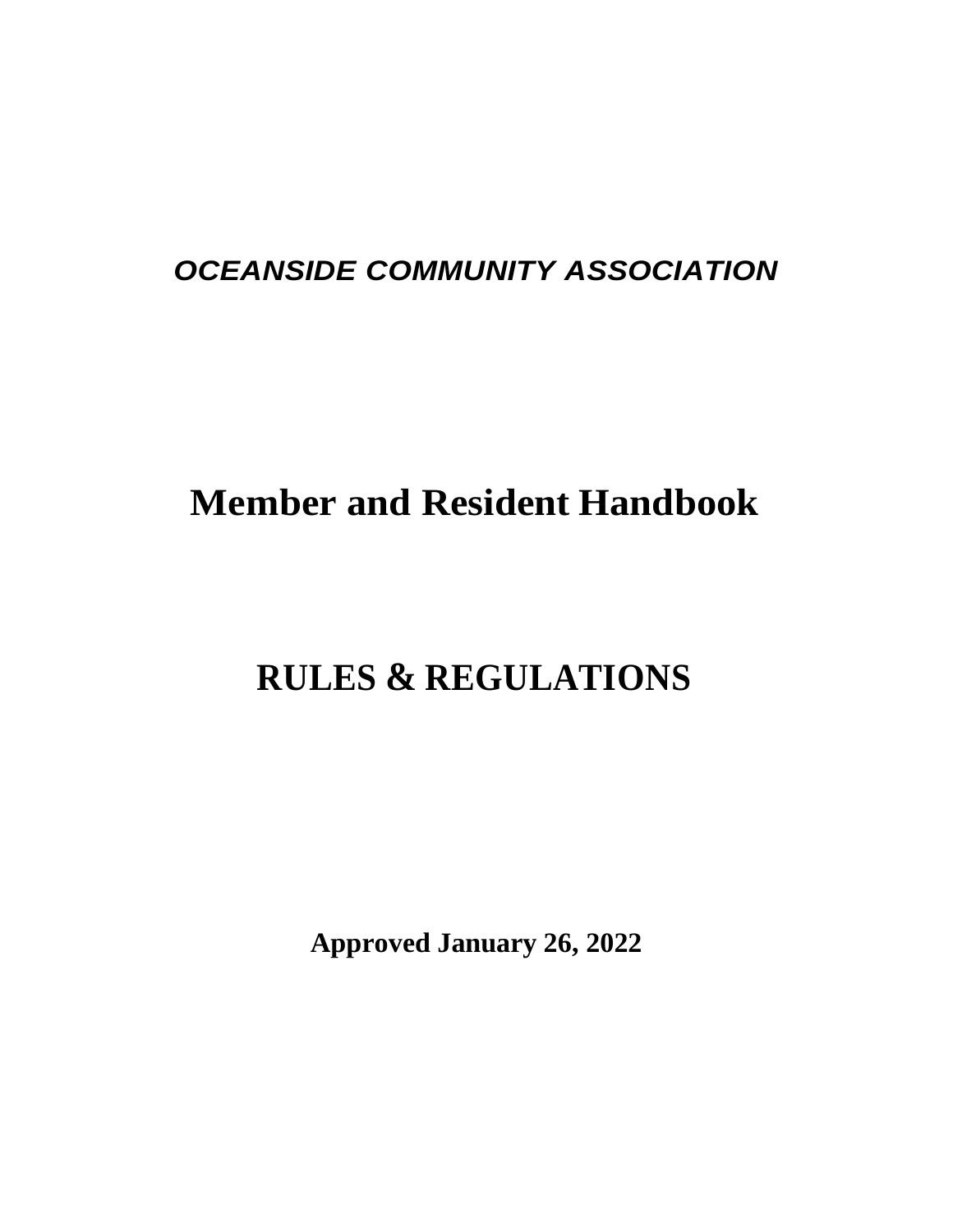# **Member and Resident Handbook**

#### **TABLE OF CONTENTS**

| C. Requests for Landscape Service or Modifications 7 |
|------------------------------------------------------|
|                                                      |
|                                                      |
|                                                      |
|                                                      |
|                                                      |
|                                                      |
|                                                      |
|                                                      |
|                                                      |
|                                                      |
|                                                      |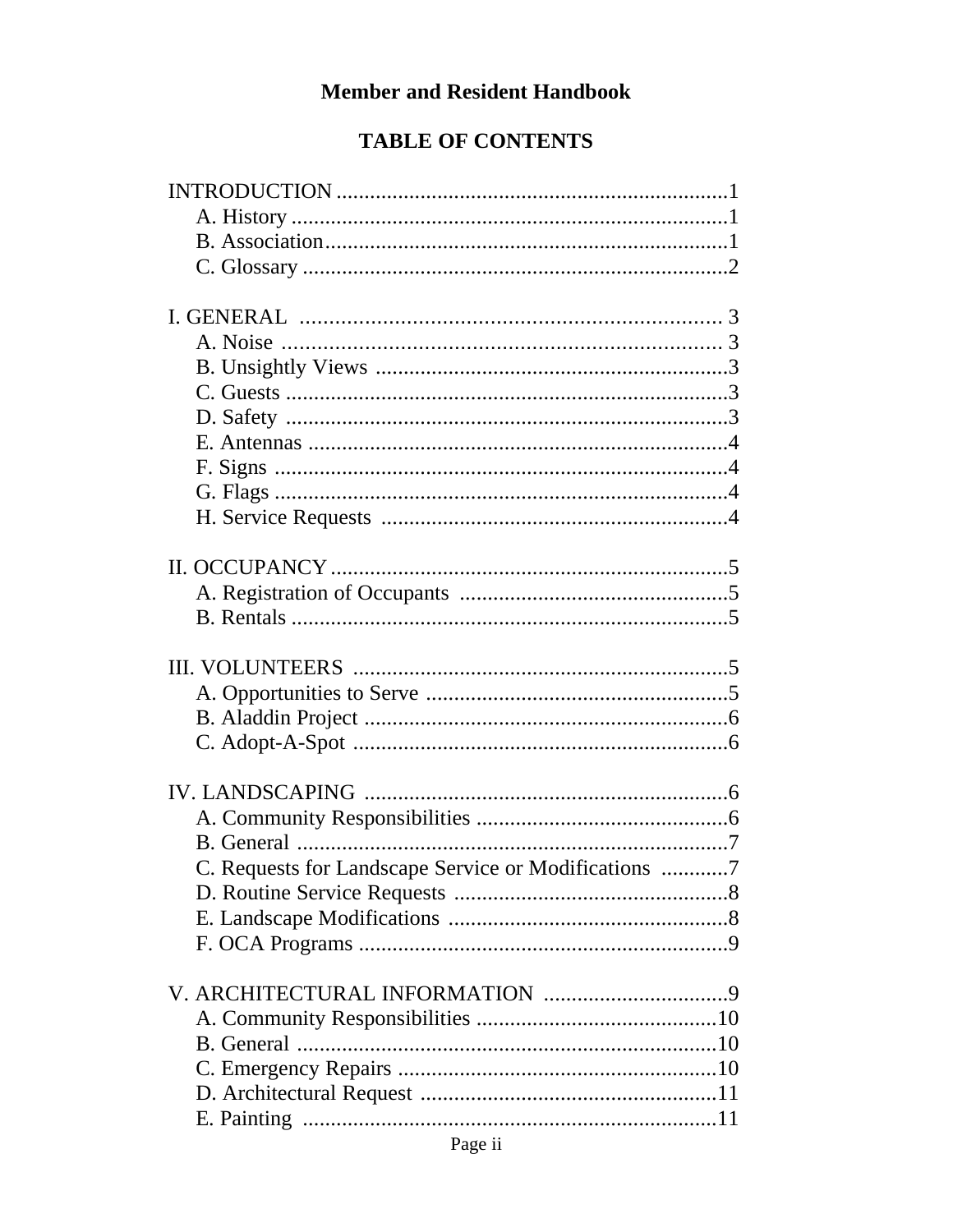| C. Resident and Guest Parking on Interior Streets 13 |  |
|------------------------------------------------------|--|
| D. Recreational Vehicle Temporary Parking 13         |  |
|                                                      |  |
|                                                      |  |
|                                                      |  |
|                                                      |  |
|                                                      |  |
| VII. ELECTRICITY IN OCA GARAGES AND CARPORTS 15      |  |
|                                                      |  |
|                                                      |  |
|                                                      |  |
| VIII. USE OF PATIOS AND CARPORTS 16                  |  |
|                                                      |  |
|                                                      |  |
|                                                      |  |
|                                                      |  |
|                                                      |  |
|                                                      |  |
|                                                      |  |
| X. CLUBHOUSE AND ACTIVITY FACILITIES 18              |  |
|                                                      |  |
|                                                      |  |
|                                                      |  |
|                                                      |  |
|                                                      |  |
|                                                      |  |
|                                                      |  |
|                                                      |  |
|                                                      |  |
|                                                      |  |
|                                                      |  |
|                                                      |  |
|                                                      |  |
|                                                      |  |
|                                                      |  |
|                                                      |  |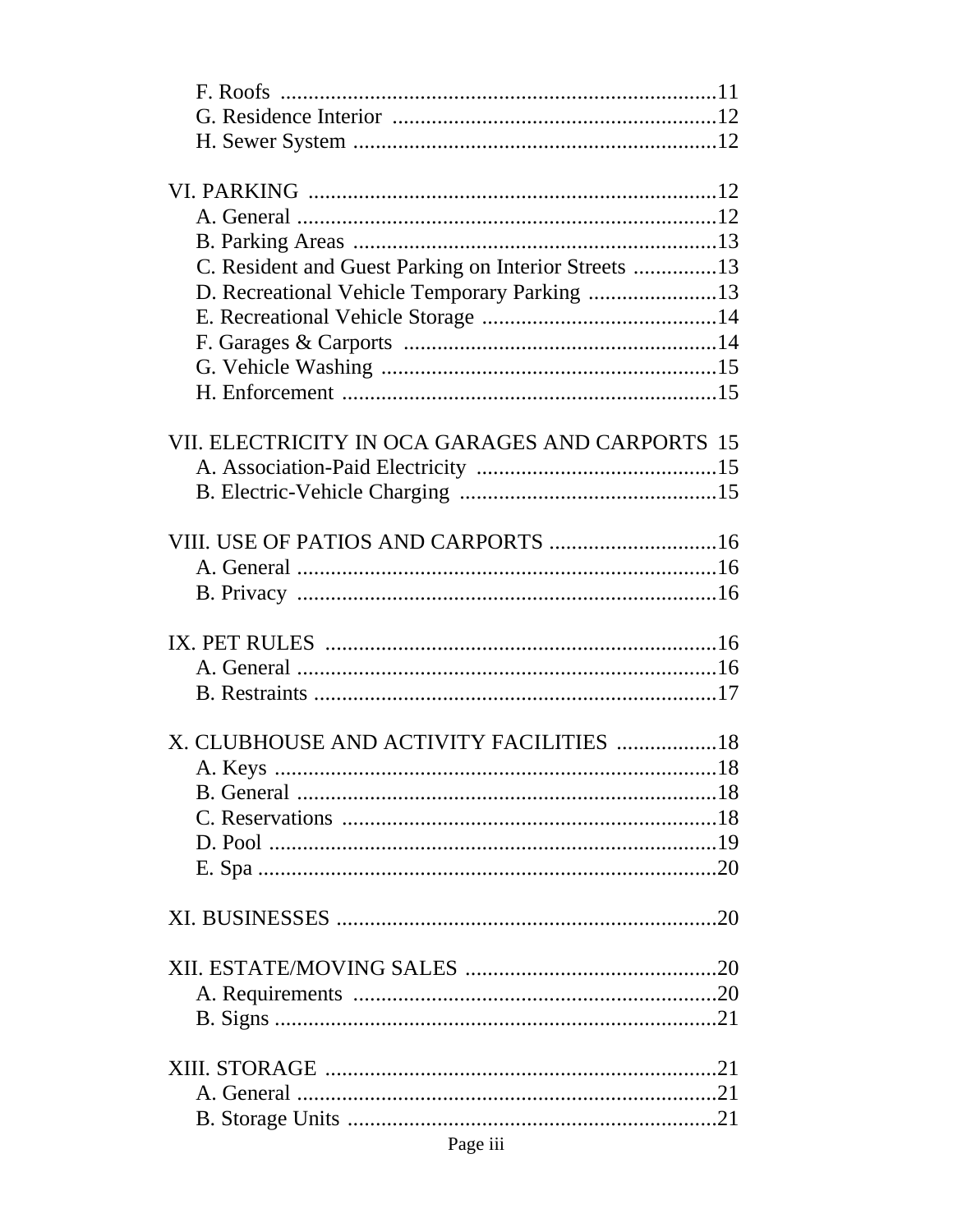| XIV. TRASH, GREEN WASTE, AND RECYCLABLES 21   |  |
|-----------------------------------------------|--|
|                                               |  |
|                                               |  |
|                                               |  |
|                                               |  |
|                                               |  |
|                                               |  |
|                                               |  |
|                                               |  |
|                                               |  |
|                                               |  |
|                                               |  |
|                                               |  |
|                                               |  |
| ATTACHMENT 1 -- OCA CONFIDENTIALITY POLICY 24 |  |
|                                               |  |
| ATTACHMENT 2 -- FINE AND FEE SCHEDULE 25      |  |
|                                               |  |
| ATTACHMENT 3 - LANDSCAPE GUIDELINES 26        |  |
|                                               |  |
|                                               |  |
|                                               |  |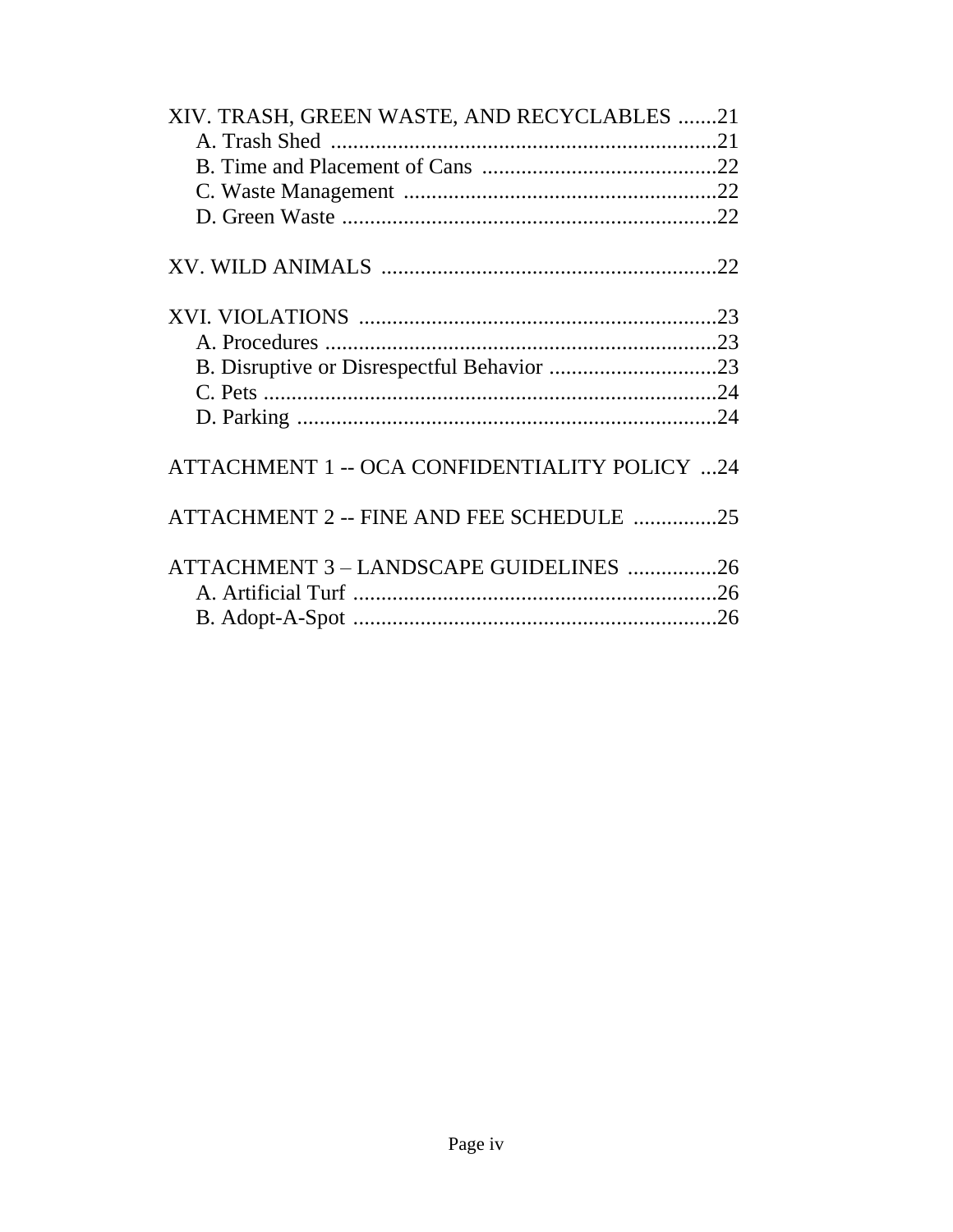#### **INTRODUCTION**

# **A. HISTORY**

Oceanside Community Association (OCA) is the first Oceana. It was built from the mid-1960's to the early 1970's. It is an age-restricted, 55+ senior/active adult community of 932 homes with a variety of home plans. The common area includes the ground surrounding each home, driveways, slopes, lettered streets, sidewalks, community garden area, dog park, 591 garages/carports and the amenity areas. Amenities include a Clubhouse with an auditorium, card room, computer center and library; wood shop and lapidary; art room for painting and ceramics; a billiards room; Share and Wear Boutique and Annex; and a pool area with two pools and a spa. The common area is leased from Oceanside Land Company and maintained by OCA.

Oceana was established under California laws and statutes that require recorded CC&Rs and Bylaws. This *Member and Resident Handbook* is written to clarify and put into practice these legally required rules and regulations.

#### **B. ASSOCIATION**

OCA is governed by a seven-member Board of Directors elected by OCA homeowners. Several committees provide assistance to the BoD, assisting with implementation of Board decisions and helping to carry out community activities. The OCA staff provides maintenance and management services. All committee meetings and BoD meetings, except for Executive Sessions, are open to all homeowners and residents.

Current and accurate communication is a BoD priority. Residents are kept aware of community information and activities in numerous ways. The OCA office emails a weekly update. The *Hilltop Highlights* monthly newsletter is delivered to each home. The Oceana website, [www.oceanaseniors.org,](http://www.oceanaseniors.org/) has information for residents and the general public including activities, forms, and OCA documents. Homeowners may access their financial accounts, individual communication and requests through the Oceana website link "OCA AppFolio Portal." Residents may observe many meetings and activities on OCA TV (channel 1960). The *Oceana Directory* is published annually.

Residents and homeowners work hard to keep Oceana a safe and pleasant place to live. They show respect for their neighbors by complying with the regulations. If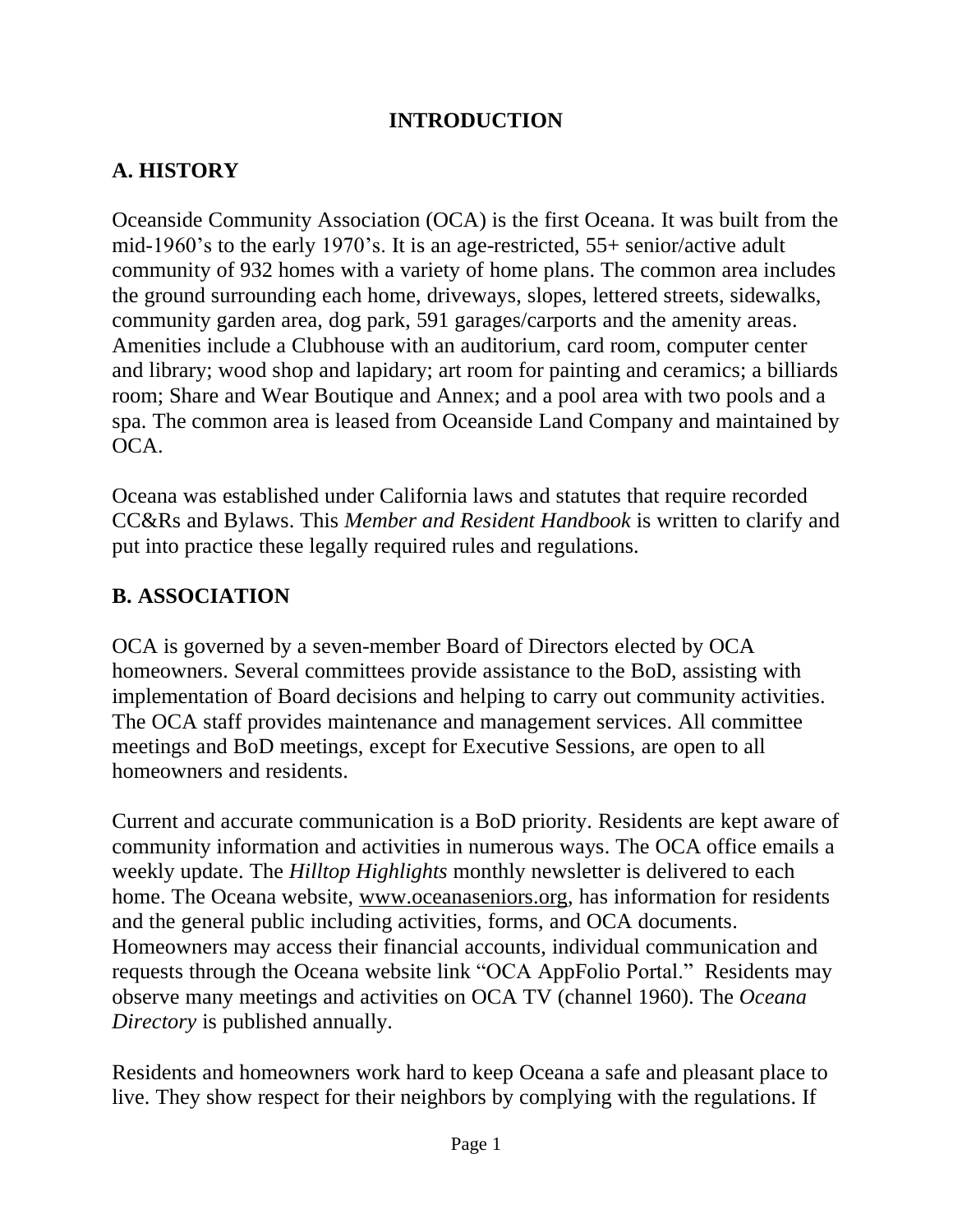the regulations are not followed, the violation process begins and fines may be incurred.

OCA welcomes residents' time, skills, experience and treasure. Residents discover how much fun it is to be one of the many dedicated volunteers who make new friends while keeping the community thriving. Check the latest *Hilltop Highlights*, OCA TV or the website [www.oceanaseniors.org](http://www.oceanaseniors.org/) for dates and times of Board and committee meetings as well as OCA's many activities.

In case of a conflict between city, state or federal laws and our governing documents, the governmental laws shall apply.

# **C. GLOSSARY**

| AppFolio   | Individual homeowner account information. Check website, click on<br>AppFolio and login.                             |
|------------|----------------------------------------------------------------------------------------------------------------------|
| <b>BoD</b> | Oceana Board of Directors                                                                                            |
| Community  | Administrator The staff person who handles many community relations matters                                          |
| Forms      | The means to request actions or approvals. They are available on<br>OCA's website, on AppFolio or at the OCA office. |
| Homeowner  | A homeowner may be a resident or a landlord.                                                                         |
| Manager    | Oceana General Manager                                                                                               |
| <b>OCA</b> | <b>Oceanside Community Association</b>                                                                               |
| Office     | OCA business office at 550 Vista Bella.                                                                              |
| Resident   | A resident may be a homeowner or a lessee.                                                                           |
| Website    | www.oceanaseniors.org                                                                                                |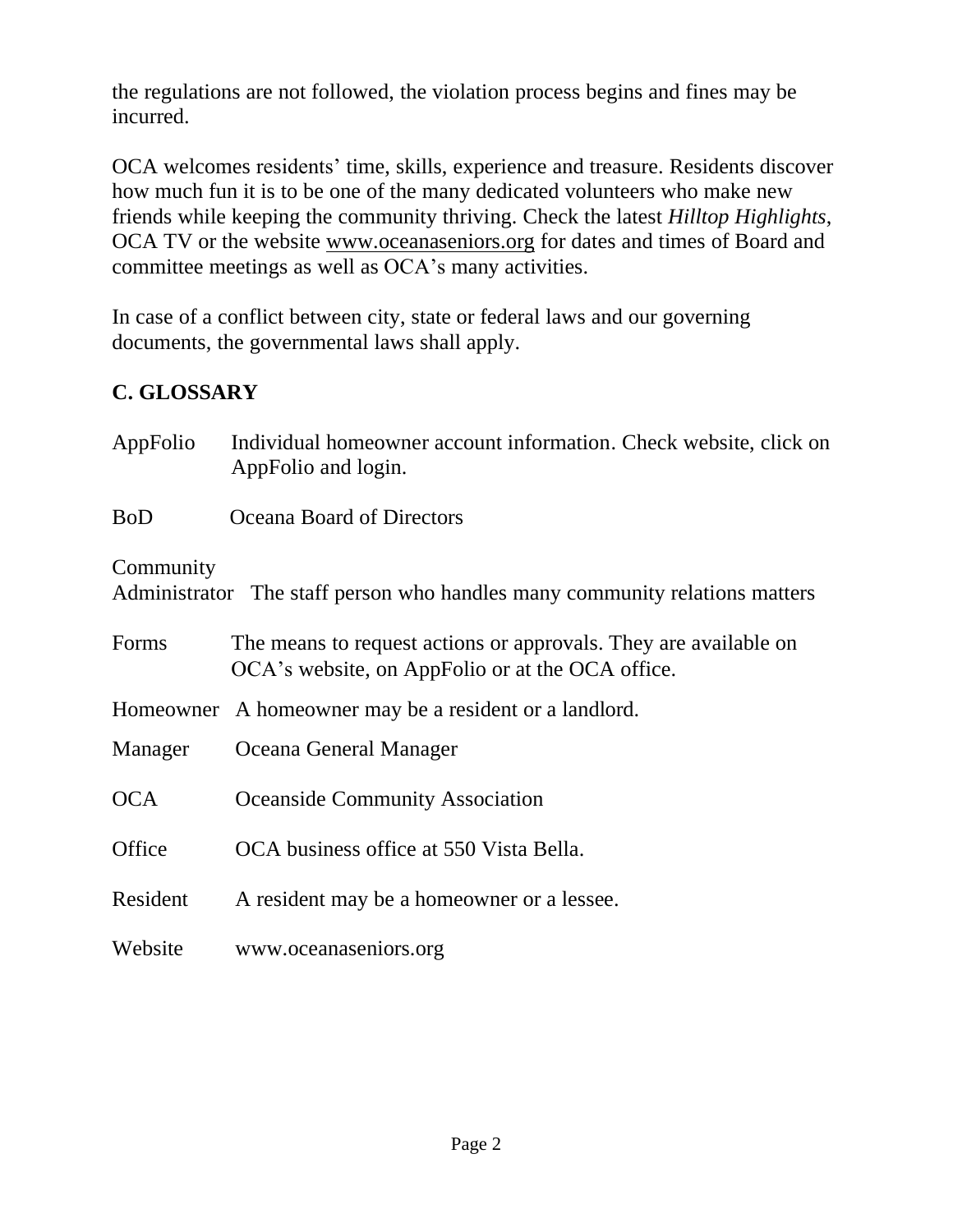# **OCA OPERATING RULES**

# **I. GENERAL**

# **A. NOISE**

1. Televisions, radios or audio equipment shall not be operated at a volume that can disturb neighbors. The City of Oceanside's noise ordinance sets these limits for residential areas: 50 dBA from 7:00 a.m. to 9:59 p.m.; 45 dBA from 10:00 p.m. to 6:59 a.m.

2. Refrain from loud talking, laughing, yelling, etc. outside any dwelling, especially between 10:00 p.m. and 8:00 a.m.

3. No construction shall be performed between 7:00 p.m. and 7:00 a.m. Monday through Saturday nor at any time on Sunday. An owner may work on his own property 9:00 a.m. to 5:00 p.m. on Sunday (city ordinance).

4. Cars, motorcycles, and other vehicle engines shall not be "revved" or run for an extended period of time.

# **B. UNSIGHTLY VIEWS**

1. Trash containers, recycle bins, green waste containers, etc., shall not be kept on the common area unless screened from view. Screening must receive prior approval from the Architectural Committee.

Form: Architectural Request Form

2. Laundry may be dried by use of exterior clotheslines or the like so long as said items are not visible either from common areas or adjacent lots (CC&Rs 7.8.7).

# **C. GUESTS**

1. A guest's overnight stay may not exceed sixty (60) days in one year.

2. Residents are responsible to make sure that their guests and tenants comply with all of the OCA governing documents.

3. See the CC&Rs Article VIII for rules regarding live-in caregivers and other qualified residents.

# **D. SAFETY**

1. The speed limit on public streets is 25 miles per hour (city enforced).

2. The speed limit on interior streets is 10 miles per hour.

3*.* Motorists, golf cart drivers and bicyclists must obey all traffic laws, including stop signs.

4. Bicycles may not be ridden on sidewalks.

5. The use of skateboards, roller-skates, rollerblades, play scooters, and other similar devices is prohibited on sidewalks.

6. Persons using wheelchairs or motorized scooters for mobility/transportation may drive them on sidewalks using proper care for pedestrian safety.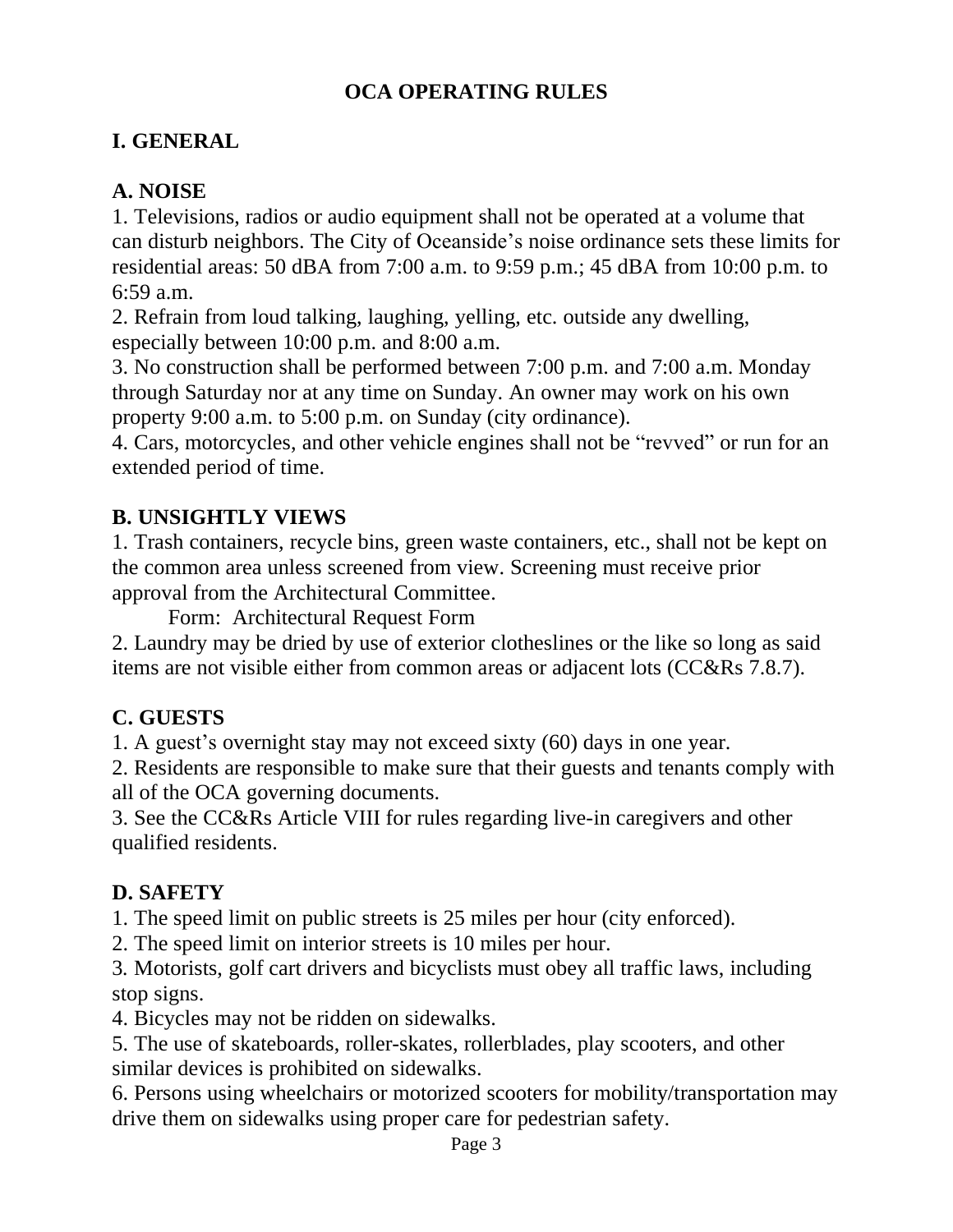#### **E. ANTENNAS**

There shall be no outside television or radio antennae, satellite dishes, masts, poles or flagpoles constructed, installed, or maintained in OCA without prior written consent of the Architectural Committee.

Form: Architectural Request Form

#### **F. SIGNS**

1. Signs may not be placed on common area.

2. Signs may be approved for estate or moving sales. See Section XII.

3. When renting or selling a home, the BoD grants permission for the following signs:

(a) To be displayed at the home - one "for rent," "for sale," "open house," or "for lease" sign which must not exceed 30 inches by 18 inches.

(b) To be displayed during an open house - near the entrance on Vista Campana - one "for sale" or "open house" sign.

(c) To be displayed during an open house - additional signs may be posted at every intersection where a turn must be made to reach the location.

(d) "For sale" or "open house" signs may be displayed during the hours of 9:00 a.m. to 4:00 p.m. Any signs posted beyond these hours will be removed. This time limitation does not apply to the one sign at the dwelling location.

(e) The display of "sold" signs is not permitted.

4. Homeowners must provide the information regarding signs to their realtor and are held responsible for their realtor's compliance.

5. In keeping with CA law, political signs may be displayed during election periods. Signs must be placed entirely within the confines of one's lot and cannot be placed in the common area or attached to exterior walls. Each lot is allowed one sign, not larger than nine square feet in size. It can be posted no sooner than ninety days before the election and must be removed within fifteen days after the election (CC&Rs 7.)

#### **G. FLAGS**

1. All flags (national, state, decorative or seasonal banners) displayed outside must be in good condition. Observe flag etiquette when displaying the American flag. 2. No flagstaff or flagpole may exceed 5 feet in length and must be fitted to a bracket attached to some part of the dwelling. Flags should not obstruct traffic or vision of drivers.

#### **H. SERVICE REQUESTS**

1. Emergencies may be reported to the OCA office 24 hours a day by calling 760- 757-3937.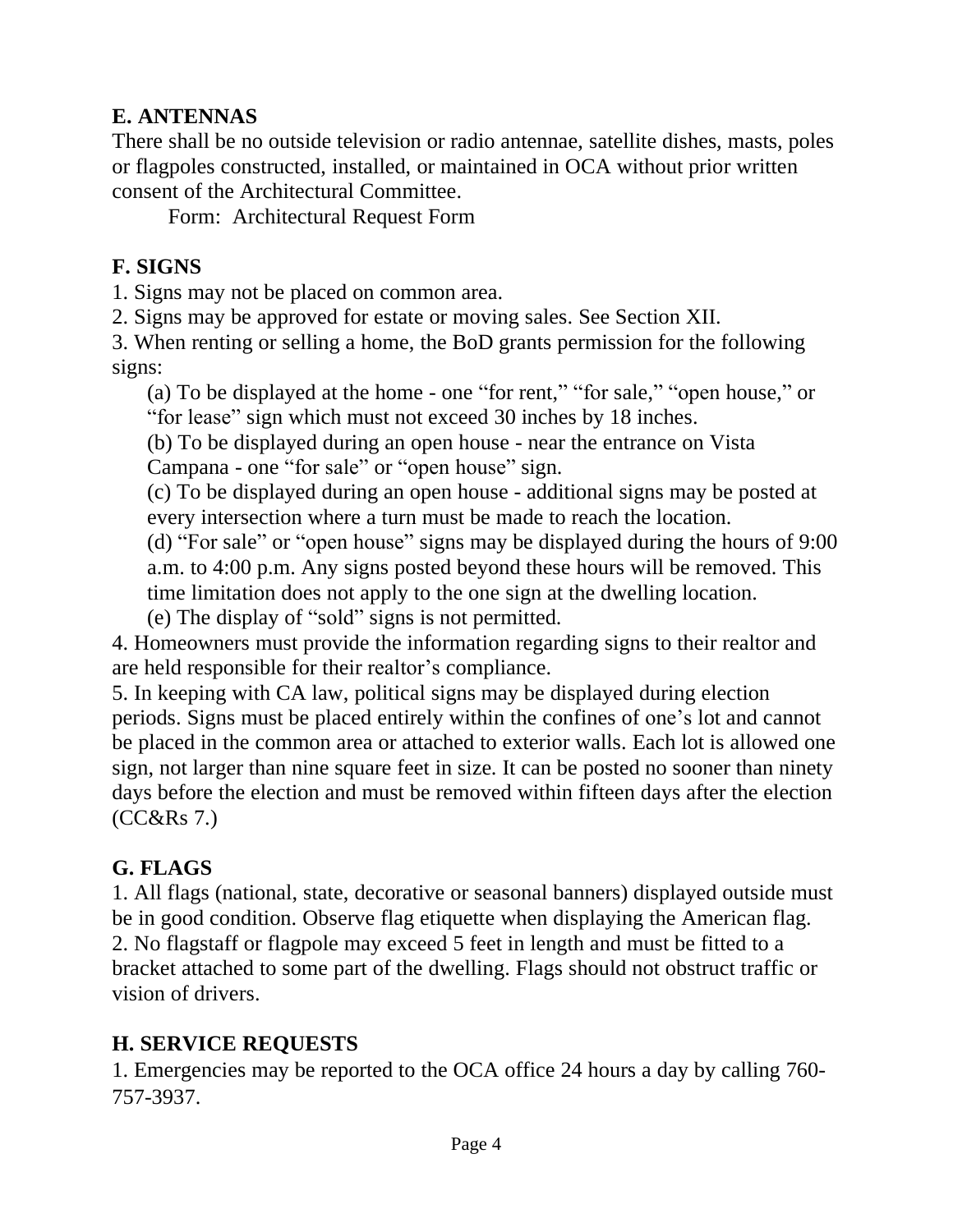2. Work may be requested on the website's AppFolio Portal, with a service request, or by contacting the OCA office.

Form: Landscape Service Request

Maintenance Service Request

3. Other requests such as television, police, internet and telephone services are to be made directly to that service provider. A listing of phone numbers may be found near the front pages of the *Oceana Directory*.

# **II. OCCUPANCY**

# **A. REGISTRATION OF OCCUPANCY**

1. Residents of a 55+ senior community must certify their eligibility under California Civil Code Section 51.3 and the Federal Fair Housing Act to live in a dwelling unit within OCA. A completed Age Verification Form and picture ID is required for each individual residing in the home.

2. See CC&Rs Article VIII for a listing of a limited number of exceptions to the 55+ rule as set by California law.

Form: Age Verification Form

# **B. RENTALS**

1. OCA restricts the number of rentals allowed in our community. See CC&Rs 2.7.6.

2. Homeowners must provide their lessee(s) with copies of these OCA governing documents: CC&Rs, Bylaws and the *Member and Resident Handbook.*

3. Homeowners must ensure that the lessee completes and submits all required forms including the Age Verification and Vehicle Parking Registration forms.

Form: Age Verification Form

Vehicle Parking Registration Form

4. Homeowners are ultimately responsible (financially and otherwise) for all actions of their lessee(s).

# **III. VOLUNTEERING**

# **A. OPPORTUNITIES TO SERVE**

Volunteers make the various activities and events happen. Residents are encouraged to volunteer time, treasure and/or talent throughout the community. The Share and Wear Boutique solicits donations for sale and contributes the proceeds back to OCA to help fund activities. Committees seek residents' time and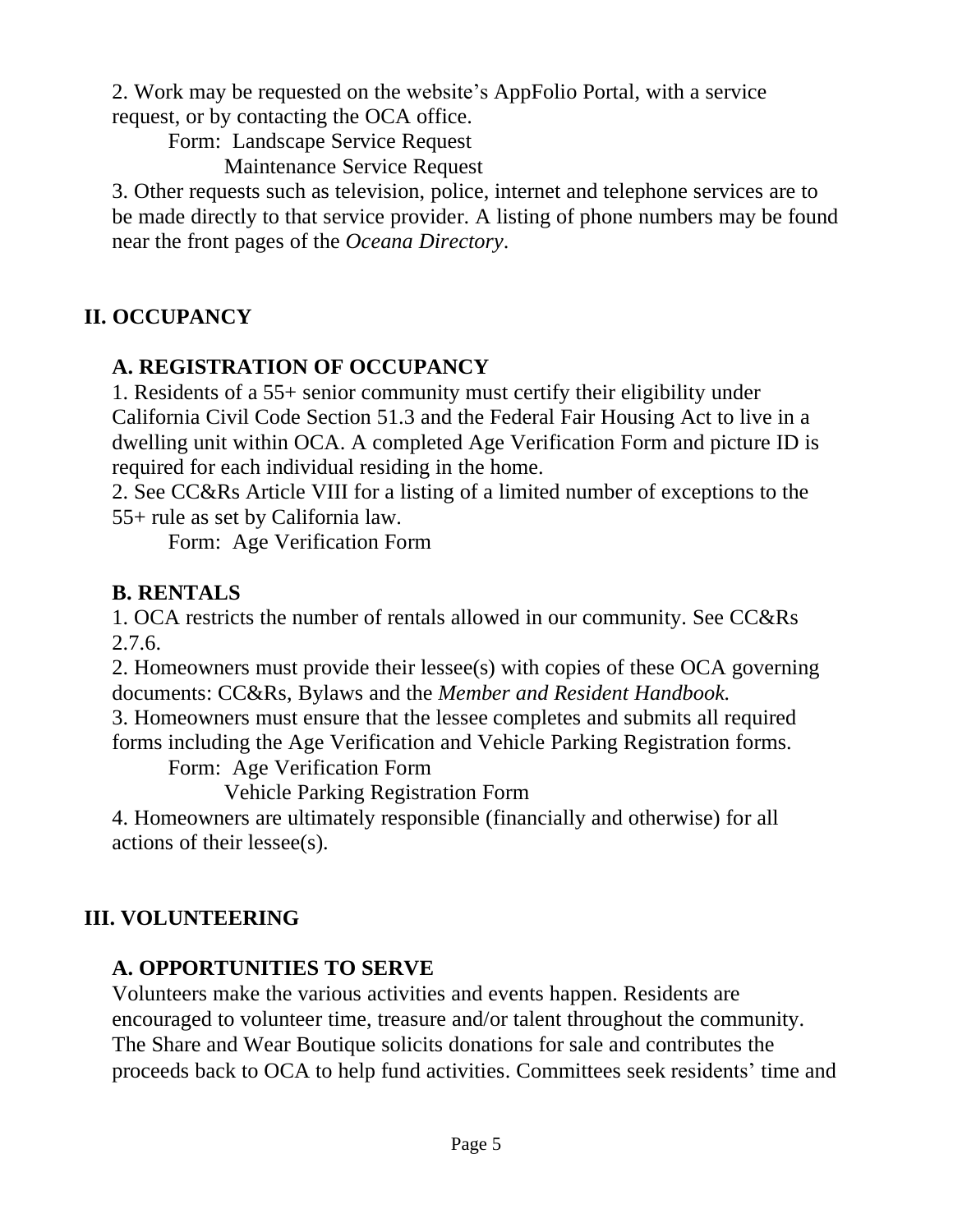expertise to advise on landscape, architectural modifications and numerous other aspects of community life. Clubs need officers to keep them running smoothly.

# **B. ALADDIN PROJECT**

Individuals, clubs, committees and/or groups are encouraged to present community improvement projects for BoD approval. The Oceana Rocks garden on Vista Campana across from O Street is an example where volunteers worked side by side to create a pleasant park using donations of time, plants and money from the community.

Form: Aladdin Project Application

# **C. ADOPT-A-SPOT**

See Article IV.F.2 for details.

# **IV. LANDSCAPING**

# **A. COMMUNITY RESPONSIBILITIES**

1. Residents help the community by notifying the office of landscaping needs, by doing general light-duty yardwork around their homes and by volunteering for the Landscape Committee or other community volunteer programs.

2. The General Manager implements BoD decisions, evaluates landscape contractors, oversees the work done by contractors, and makes recommendations to the BoD. The office staff facilitates the work of the Landscape Committee by processing Landscape Service Requests, getting bids for proposed work, and seeking feedback through community satisfaction surveys.

3. The Landscape Committee meets monthly. It is made up of community volunteers and two BoD directors serving as liaisons from the Board. It researches landscaping best practices, reviews and approves homeowner-paid requests and bids for Association-paid work, performs periodic walk-throughs of the common area to recommend priorities to the OCA Manager and submits recommendations to the BoD for plant palette changes and the budget.

4. The two Landscape Committee liaisons serve as the BoD's Executive Sub-Committee for the Landscape Committee which reviews the committee's recommendations immediately after each meeting. On behalf of the BoD, they can approve the recommendations, approve them with conditions, deny them, or refer them to the full BoD for a decision.

5. The BoD approves the plant palette and landscape budget, considers recommendations of the Landscape Committee, approves the hiring of contractors and hears appeals to Landscape Committee and/or Executive Sub-Committee decisions.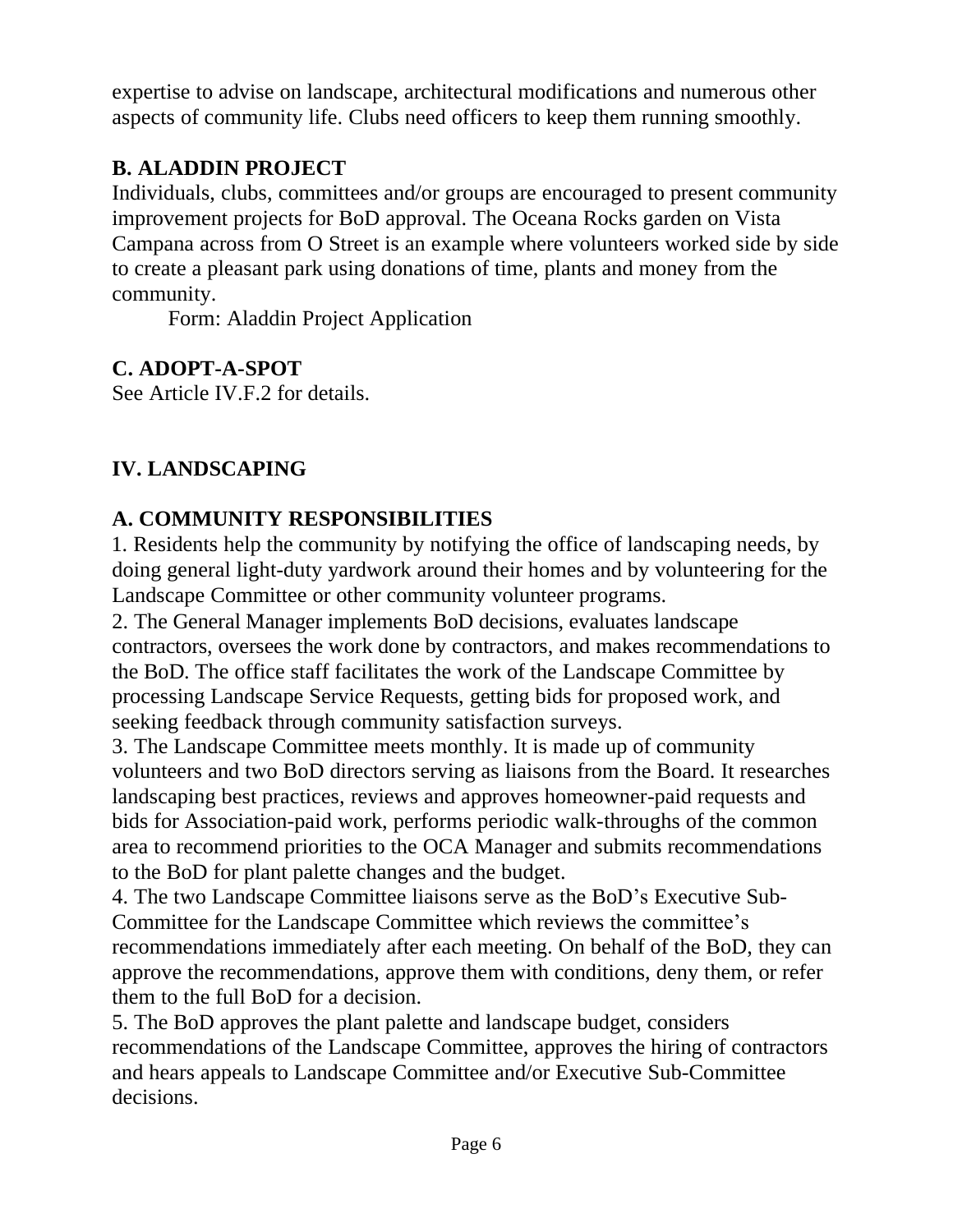#### **B. GENERAL**

1. Homeowners may do general light-duty yardwork around their homes. This may include caring for plantings, pulling weeds, cutting off dead flowers, raking, pruning and minor pest control. If in doubt, seek advice from the office.

2. Watering of any common area is prohibited except in the case of new plantings or when plants are in distress. Homeowners are encouraged to conserve water and need to observe restrictions set by city ordinance. Watering should be done with watering cans or hand-held hoses with nozzles.

3. Hummingbird feeders are allowed. Bird feeders with seeds are prohibited because they attract rodents.

4. Residents may have a maximum of two lawn ornaments as long as their presence does not impede the view of a neighbor or interfere with lawn mowing. 5. Seasonal decorations are permitted on the common ground near one's residence during the specific season. They must be placed where they will not interfere with lawnmowing or be removed on mowing days.

6. Pots and planters in good condition are allowed if they do not block the doorway to the home or interfere with sprinklers, mowing or maintenance work. Maximum size is 24" x 24". Place pots in a saucer or on a hard surface to inhibit the growth of roots into the ground. Plants should not be placed on stucco walls or shelves where they can damage the stucco.

7. Weed abatement products are approved by vendors, contractors and the OCA Manager. Vendors and contractors may use "poisons" in accordance with industry best practices and Federal and State guidelines on an as-needed basis. A resident may request to not have the landscape around the home sprayed with an herbicide product such as Glyphosate. Homeowners may not opt out of treatments that protect the community landscaping.

8. No modifications are allowed to be made to any irrigation by any homeowner or resident.

9. In the case of an emergency which demands immediate attention such as an irrigation line break, call 760-757-3937 which is attended 24/7.

10. Hardscape improvements such as sidewalks, paving stones, ramps, handrails, ornamental railings, lattices, trellises and slip-resistant materials on walkways require approval by the Architectural Committee if they are placed on the common area.

#### **C. REQUESTS FOR LANDSCAPE SERVICE OR MODIFICATION**

1. All changes or modifications to any part of the common area (ALL ground in OCA except for the footprint of one's home) require prior approval from the Landscape Committee. This includes any inground plantings as well as the removal of any old, diseased or unwanted plants or trees. Call the office before digging to avoid problems with irrigation and utilities.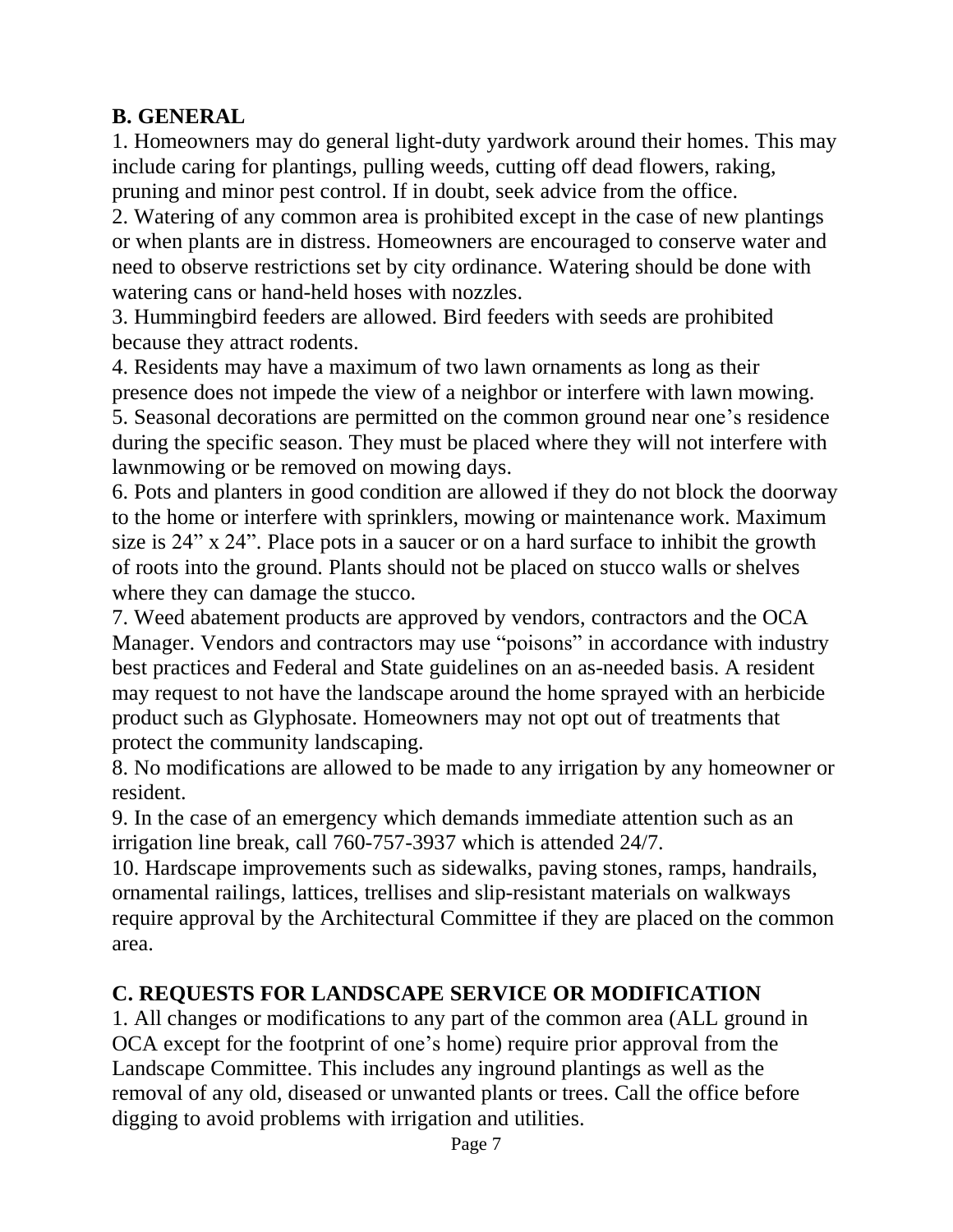2. A resident can request routine service.

3. Requests for modifications must be made by the homeowner and require prior approval. Modification requests must be submitted a minimum of 21 days prior to the Landscape Committee meeting to allow for consultation, acquiring of a bid, and preparation of the committee members' packets. The committee usually meets the second Friday of the month.

4. Unless granted specific approval for an exception, all inground plants and trees must come from the approved plant palette which is on the OCA website.

5. A homeowner is encouraged to attend the Landscape Committee meeting when the request is being considered. If the request is denied, the homeowner may appeal to the BoD by contacting the office.

Form: Landscape Service Request

# **D. ROUTINE SERVICE REQUESTS**

1. Residents may submit a Landscape Service Request form or complete a service request on the AppFolio Portal on the OCA website. The office completes the work order and will notify the homeowner if the request requires review by the Landscape Committee. The office sends a satisfaction survey after completion of the request.

Form: Landscape Service Request

2. Routine service is included in the landscaping contract and done without charge to the homeowner. Service which may be requested includes:

Repair of sprinklers Weed abatement Attending to plants which are overgrown or dead Repair of flower beds Removal and replacement of diseased plants and trees

Opt-out of spraying herbicide surrounding the home

3. Routine service work is done by the landscape contractor as deemed necessary by OCA and on the contractor's schedule. Residents may use the Landscape Service Request form to request extra work or work desired sooner than scheduled. Such work, if approved, is done at the homeowner's expense. A cost estimate will be prepared by the contractor. The homeowner may accept or reject it.

# **E. LANDSCAPE MODIFICATION**

1. A homeowner may request a landscape modification which goes beyond the routine service provided by OCA. Such requests require review and approval by the Landscape Committee. After the office consults with the landscape staff and the homeowner, the application is submitted to the Landscape Committee for consideration. Homeowners are kept informed of the progress of the requests. 2. The following are examples of possible modifications:

Change landscape in a common area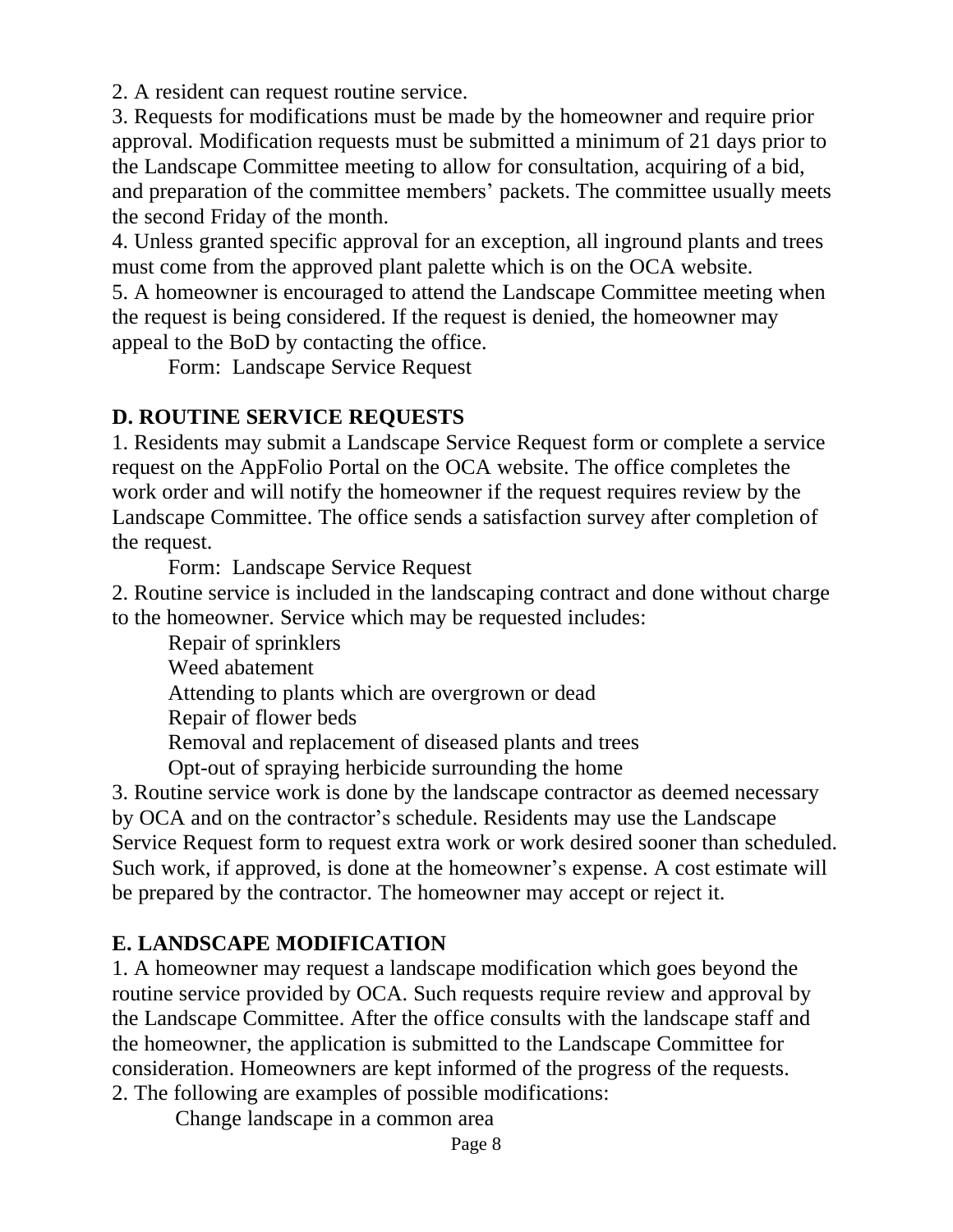Install artificial turf (See Attachment 3) Change hardscape (i.e., concrete, brick, stone, DG) Convert lawn to xeriscape, zeroscape or hardscape (for hardscape see B.10) Enlarge an area of bushes or flowers Plant a bed of annuals Opt-out of hedge and plant maintenance Remove and/or replace unwanted plants and trees Use an outside landscape contractor Request a modification to the irrigation system Request an exemption to the rules – plant palette, pot size, ornaments

3. Provide as much detail about the project as possible on the Landscape Service Request. Indicate whether the homeowner is assuming financial responsibility for the costs involved.

4. The Landscape Committee and the BoD have full discretion in whether to grant or deny a homeowner's modification request.

5. See Attachment 3 of this handbook to get specific landscaping information.

#### **F. OCA PROGRAMS**

Several programs are available to allow residents to participate in the enhancement and beautification of the landscape.

1. Garden Club – Club information is available on the OCA website. The OCA community garden area is at the north end of Vista Bella by the maintenance yard. All residents may join the club, enjoy the community garden area and participate in the upkeep. Club members may apply for a personal garden plot and/or assist another member with a plot. If all plots are assigned, the resident is placed on a waiting list. Club members complete community beautification projects. The Garden Club accepts donations of plants, pots and gardening equipment. Residents may select plants for their home patios or courtyards from the Garden Club nursery.

Form: Garden Club Application

2. Adopt-a-Spot – A resident group may apply to adopt a common area for beautification and upkeep. The assignment is for one year. The group assumes financial responsibility for any aspect requiring more than routine landscaping service. (See Attachment 3)

Form: Adopt-a-Spot Application

# **V. ARCHITECTURAL INFORMATION**

**When considering any home improvement, a homeowner is REQUIRED to consult the** *Architectural Guidelines* **for specific information about the project.** The *Guidelines* are posted on the website or available from the office.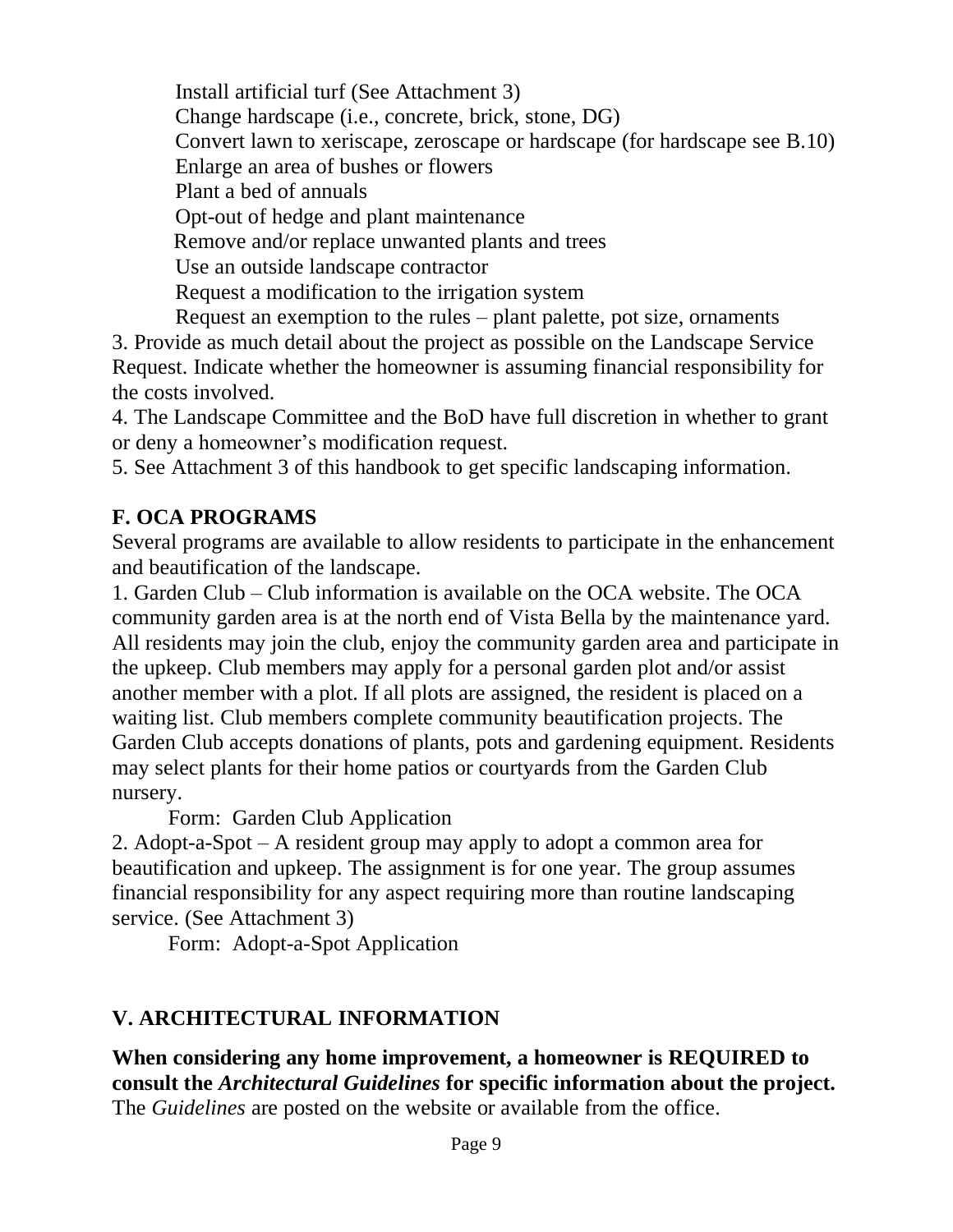#### **A. COMMUNITY RESPONSIBILITIES**

1. Residents keep our community attractive by maintaining their homes, initiating home improvement projects and volunteering for the Architectural Committee. 2. The OCA office staff assists the Architectural Committee by packaging proposals for the committee meetings.

3. The Architectural Committee is made up of community volunteers and meets monthly. It assists homeowners to make improvements to their homes and is ready to help. Committee members research architectural best practices, approve architectural modification requests and perform inspections upon completion. The committee submits recommendations to the BoD for architectural guidelines.

4. The BoD appoints two members to serve as an Executive Sub-committee to the Architectural Committee. The sub-committee reviews and acts on the committee's actions either approving, denying or setting additional conditions. If needed, the sub-committee refer items to the BoD for a decision.

5. The BoD hears appeals to Architectural Committee and/or Executive Sub-Committee decisions.

#### **B. GENERAL**

1. The CC&Rs require that all exterior changes or modifications to the dwelling, carport/garage or fences, as well as any interior work which involves structural elements, receive approval by the Architectural Committee and the BoD prior to the modification. Alterations to the interior of Association-maintained garages and carports must also be approved prior to the commencement of work.

2. Homeowners may perform handiwork inside their homes and in non-Association garages. Some light maintenance and repair may be completed on the exterior such as painting fascia board. Homeowners may do their own work on the exterior of their own homes provided they submit Architectural Requests for committee approval, acquire the necessary permits and follow all building codes.

3. It is the homeowner's responsibility to maintain any exterior alteration made by the owner or his lessee. When the home is sold, the seller needs to inform the buyer of the new homeowner's responsibility to continue maintenance and repair. 4. Pest control products are approved by vendors, contractors and the OCA Manager. Vendors and contractors may use "poisons" in accordance with industry best practices and federal and state guidelines. Homeowners may not place rat poison outside the home. If there is a problem with ants, rodents or vermin around the property, request maintenance service.

Form: Maintenance Service Request

# **C. EMERGENCY REPAIRS**

1. In the case of an emergency which demands immediate attention such as a water line break, call 760-757-3937 which is attended 24/7.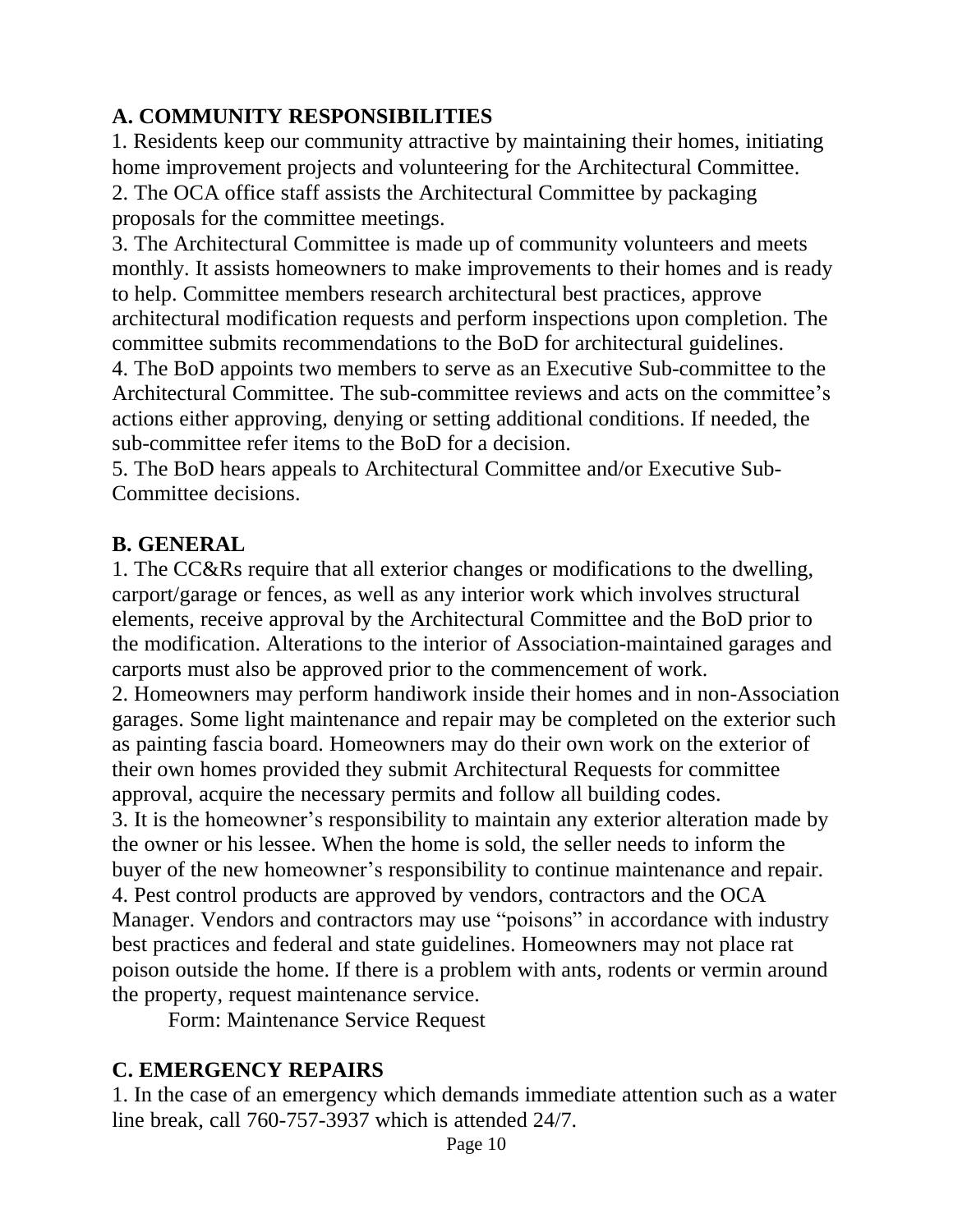2. Emergency repairs made necessary by major home damage or serious danger to health or safety may require attention prior to the next meeting of the Architectural Committee. In that case, the Architectural Committee chair and the committeemember assigned to that unit must determine that the condition is truly an emergency and, if so, process written approval for the work.

# **D. ARCHITECTURAL REQUEST**

1. The Architectural Committee exists to preserve the value, attractiveness and architectural integrity of the homes in OCA. Committee members encourage homeowners to contact them and are available to offer advice and assist in preparing the request.

2. The Architectural Request Form is the means for a homeowner to provide all information about a project. The form and all documentation must be received in the OCA office by the first day of the month to be included on that month's agenda.

3. If work proceeds without prior approval, the homeowner may be subject to a fine. The violation may also result in removal of the installation.

4. If an approved project requires a City of Oceanside permit, the permit must be submitted to the office before any work begins.

5. The State of California requires a licensed contractor for any project costing over \$500 for labor and materials.

6. A homeowner is encouraged to attend the Architectural Committee meeting when the request is being considered. If the request is denied, the homeowner may appeal to the BoD by contacting the office.

7. After a request is approved by the committee, the OCA office mails an approval letter, an Architectural Completion form, and an approval placard to display on the home while the project is completed. At the completion of the project, the homeowner submits the Architectural Completion form to the OCA office so the committee can complete its final inspection.

Form: Architectural Request

# **E. PAINTING**

OCA establishes the schedule of painting for exterior wood and stucco on all dwellings, carports and garages, except those additions constructed by the homeowner. Paint colors are approved by the BoD.

# **F. ROOFS**

1. Owners are responsible for maintaining and replacing all roofing components including fascia on their homes.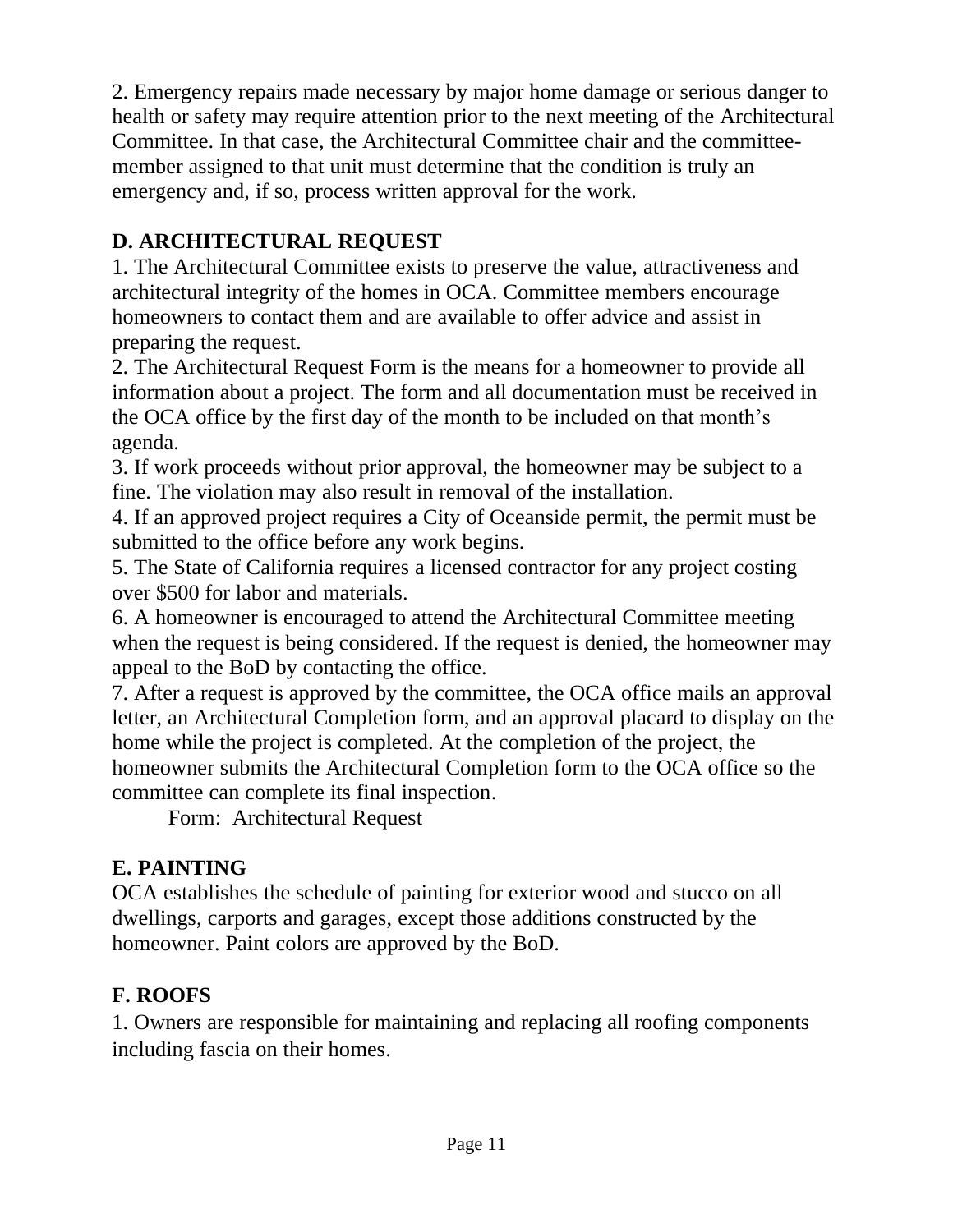2. Homeowners in Units 7, 7A, 10-14 are also responsible for the roofs on their garages and carports. Roofs on garages or carports in Units 1 through 6, 8 and 9 are on common area and are maintained by OCA.

3. All roof replacements require prior Architectural Committee and BoD approval. Form: Architectural Request Form

# **G. RESIDENCE INTERIOR**

1. As a general rule, homeowners are responsible for all maintenance and repair to the interior of a dwelling, including porches, atriums and lanais. See Appendix C in the CC&Rs for details.

2. For water and plumbing issues, refer also to the Root Invasion Policy and the Water Intrusion Policy on the OCA website or from the office.

#### **H SEWER SYSTEM**

1. The homeowner is responsible for all sewer lines up to the OCA clean-out. The OCA is responsible from the clean-out to the city's main sewer line.

2. Homeowners should refer to the Root Invasion Policy on the OCA website or from the office.

# **VI. PARKING**

#### **A. GENERAL**

1. All resident-owned vehicles, including golf carts and RVs, must be registered at the office. The numbered parking permit sticker should be affixed to the lower left side of the vehicle's rear window if possible.

Form: Vehicle Parking Registration

2. "Parking" in this section shall mean any vehicle left unattended.

3. No parking on or by red lines (fire lanes) or red curbs. Red markings are set by the Oceanside Fire Department.

4. No parking or partial parking on sidewalks. No parking on landscaped or graveled areas.

5. No vehicles may block an ingress and egress to another's resident's garage or carport.

6. Under no circumstances may a person live or sleep in a vehicle or RV parked in Oceanside. City ordinance states, "You may not live in any parked vehicle or trailer on your property, any vacant site or a street."

7. Vehicle repair work or maintenance involving chemical-based fluids of any type (e.g., oil, brake fluid, anti-freeze) in any parking area, street, carport or garage is not permitted.

8. Residents must inform their contractor(s) of the parking rules and are responsible for their compliance.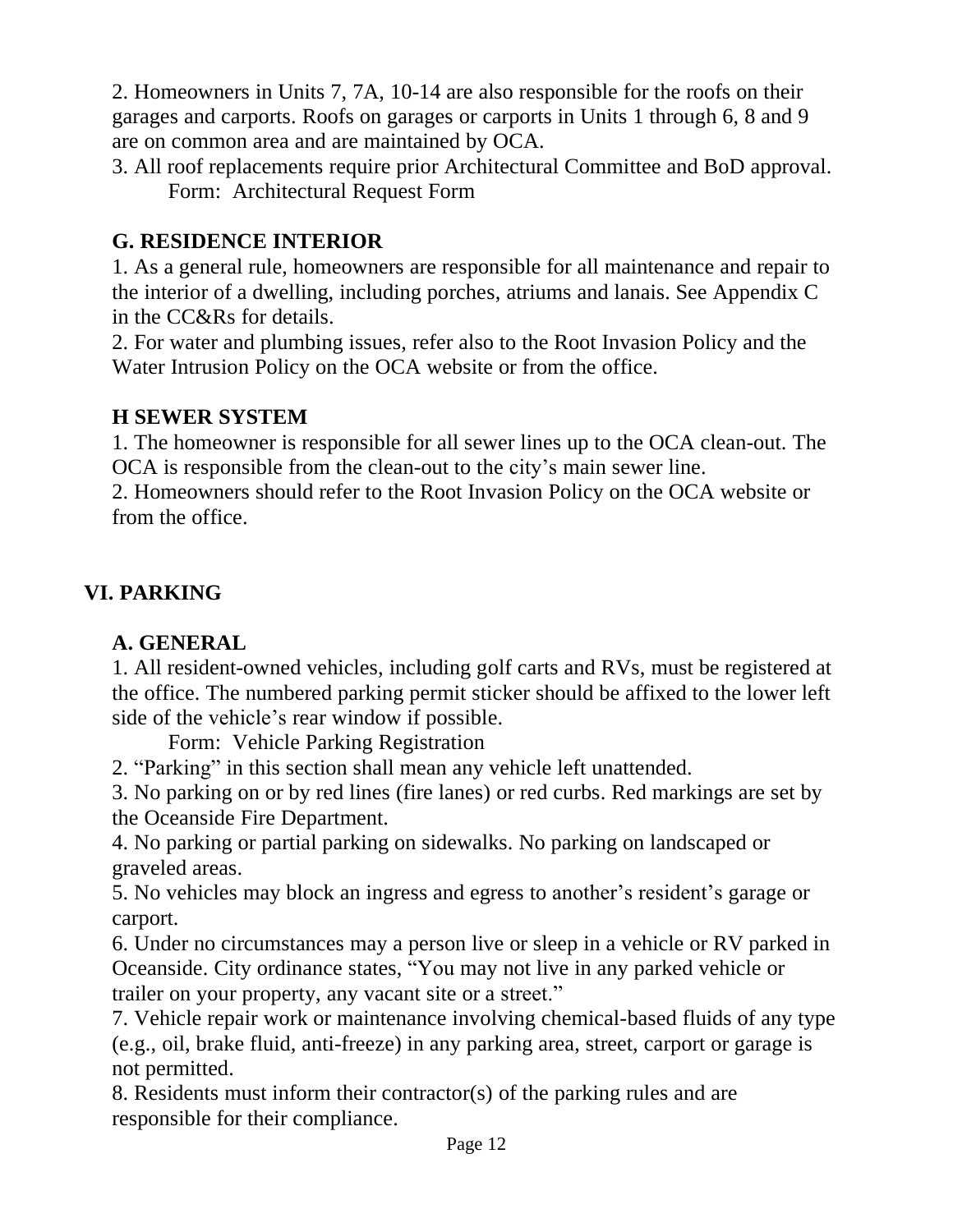9. No boats or trailers shall be parked on any common area, in Association-owned garages and carports, or driveways, except for loading and unloading.

10. Residents who violate parking regulations will be subject to an escalating fine system. If they believe a mistake was made, they may appeal. See the Compliance Procedures in Section XIII, A of this Handbook.

# **B. PARKING AREAS**

1. Parking in the north parking lot (between the Clubhouse and the office) is for activities in the Clubhouse area and office only. No overnight parking is permitted. 2. South Clubhouse parking lot (near the woodshop) is for RV parking and Clubhouse area activities. The numbered RV parking spaces are reserved. 3. Driveway Parking: Overnight resident and/or guest parking is allowed on driveways provided the vehicle does not extend onto any grass, sidewalk or street, or interfere with traffic flow. No vehicle shall be parked in a way that it exceeds the width or length of the parking space, carport, garage or driveway apron. 4. Vista Campana and Vista Bella are city streets. Parking on them is regulated by city code, which says a vehicle cannot park for more than 72 hours in any one spot without being moved. City of Oceanside ordinance forbids parking of RVs 25' or longer, 7 feet in width, or 7 feet in height on city streets between 2:00 a.m. and 6:00 a.m. without a city permit (City code 10:28).

# **C. RESIDENT AND GUEST PARKING ON INTERIOR STREETS**

1. The interior, lettered streets throughout our community are private streets, owned by the Oceanside Land Company and leased to OCA.

2. Spots marked "Guest Parking" are located on interior streets and are intended to be used by guests. Guests may also park in any available parking spot.

3. Guest overnight parking, without a temporary parking permit, is permitted for a maximum of three consecutive nights. A temporary parking permit, available online or from the office, allows a maximum stay of seven days.

4. See Section B.4 for Oceanside city code regulations for parking on city streets Vista Campana and Vista Bella.

5. Residents should use their garage or carport for overnight parking. Form: Parking -- Guest Permit

# **D. RECREATIONAL VEHICLES TEMPORARY PARKING**

1. RVs, both resident's and guest's, may be parked in the clubhouse's south parking lot temporarily. A temporary parking permit must be properly displayed on the front windshield.

2. RV owners arriving after office hours or on week-ends can print off a permit from the website or get one as soon as the office opens.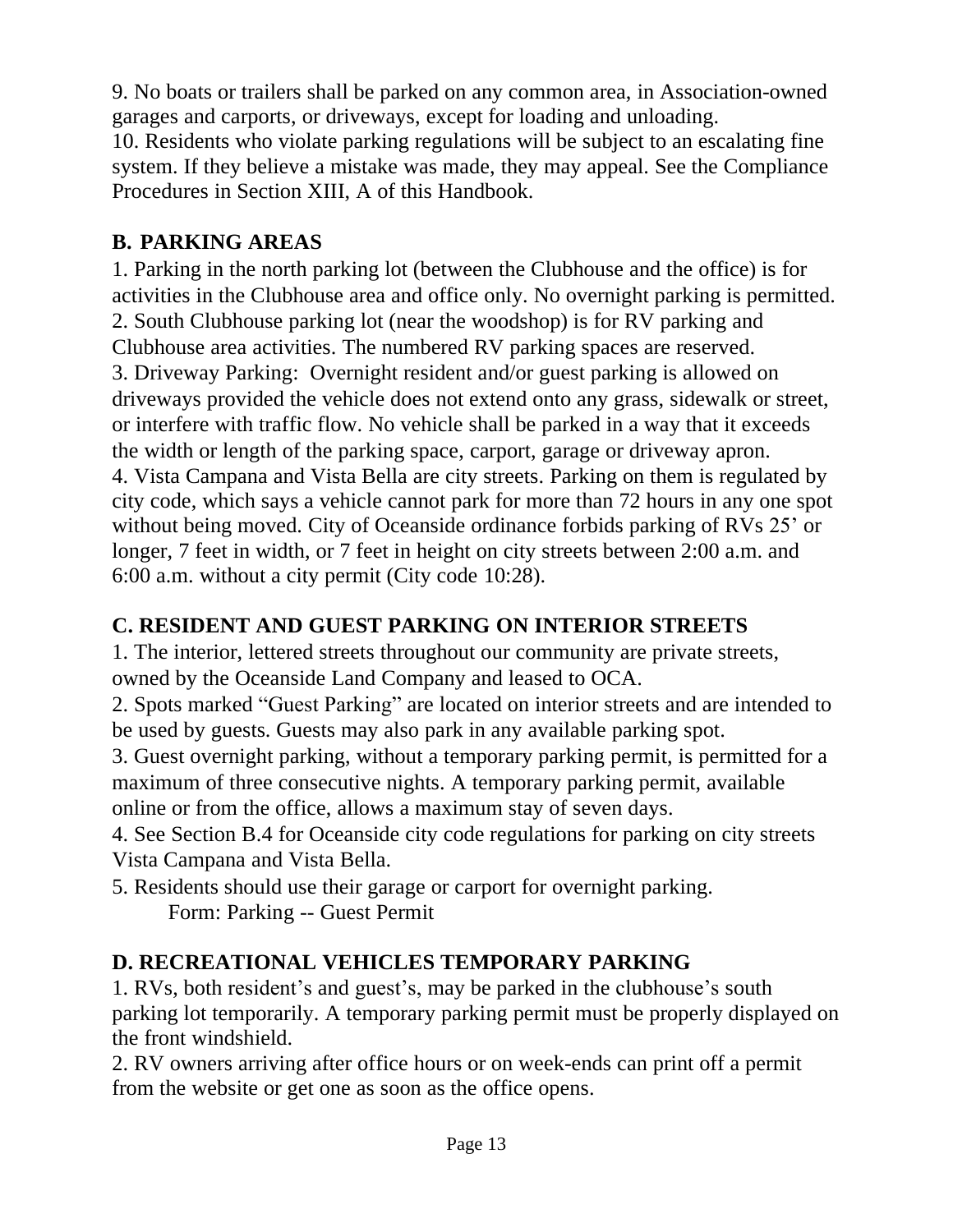3. Leveling jacks or stands must have a wood or plastic pad under them.

Homeowners are responsible for any road surface damage caused by their or their guests' RVs.

4. No RV, whether belonging to a resident or a guest, may be parked in a parking space designated as "Guest Parking."

5. Guest short term RV parking is for a maximum of seven days within a thirty-day period.

6. RVs may be parked on interior streets near the resident's house for a maximum of eight hours for loading or unloading, provided they do not block traffic.

7. RVs may not block traffic or sidewalks or park on or by redlined fire lanes or red curbs.

Form: RV Temporary Parking

# **E. RECREATIONAL VEHICLE STORAGE**

1. RV storage spaces are rented on a monthly basis with rent is due by the first of each month.

2. Storage spaces are intended for recreational vehicles, which California law defines as, "a motorhome, housecar, travel trailer, truck camper, or camp trailer; with or without motive power; designed for human habitation or other occupancy." Boats cannot be stored in this lot.

3. The RVs must stay within the designated area of their rented space.

4. The RV owner is responsible for the neatness of the assigned space. Nothing shall be stored outside of the vehicle.

5. Registration and proof of insurance are mandatory and must remain current at all times. The RV must be in working order and able to be driven off at any time.

6. Leveling jacks or stands must have wooden or plastic pads under them. RV renters are responsible for any road surface damage caused by the RV.

7. Generators are allowed to run between 9:00 a.m. to 6:00 p.m.

8. No one may camp or live in the RV within any area of OCA.

9. No repairs or maintenance work may be performed in the storage area.

10. The RV owner must agree to a waiver relieving the OCA of liability for damage, theft or vandalism.

11. Applications must include verification of current registration and insurance. If no spaces are available, the applicant will be placed on the waiting list.

Form: RV Storage Rental Agreement

# **F. GARAGES & CARPORTS**

1. Association-maintained garages and carports are for parking of vehicles only**.** Boats, trailers, and other recreational vehicles may not be parked in these areas. 2. Sufficient space must be maintained in a garage or carport for parking at least one vehicle.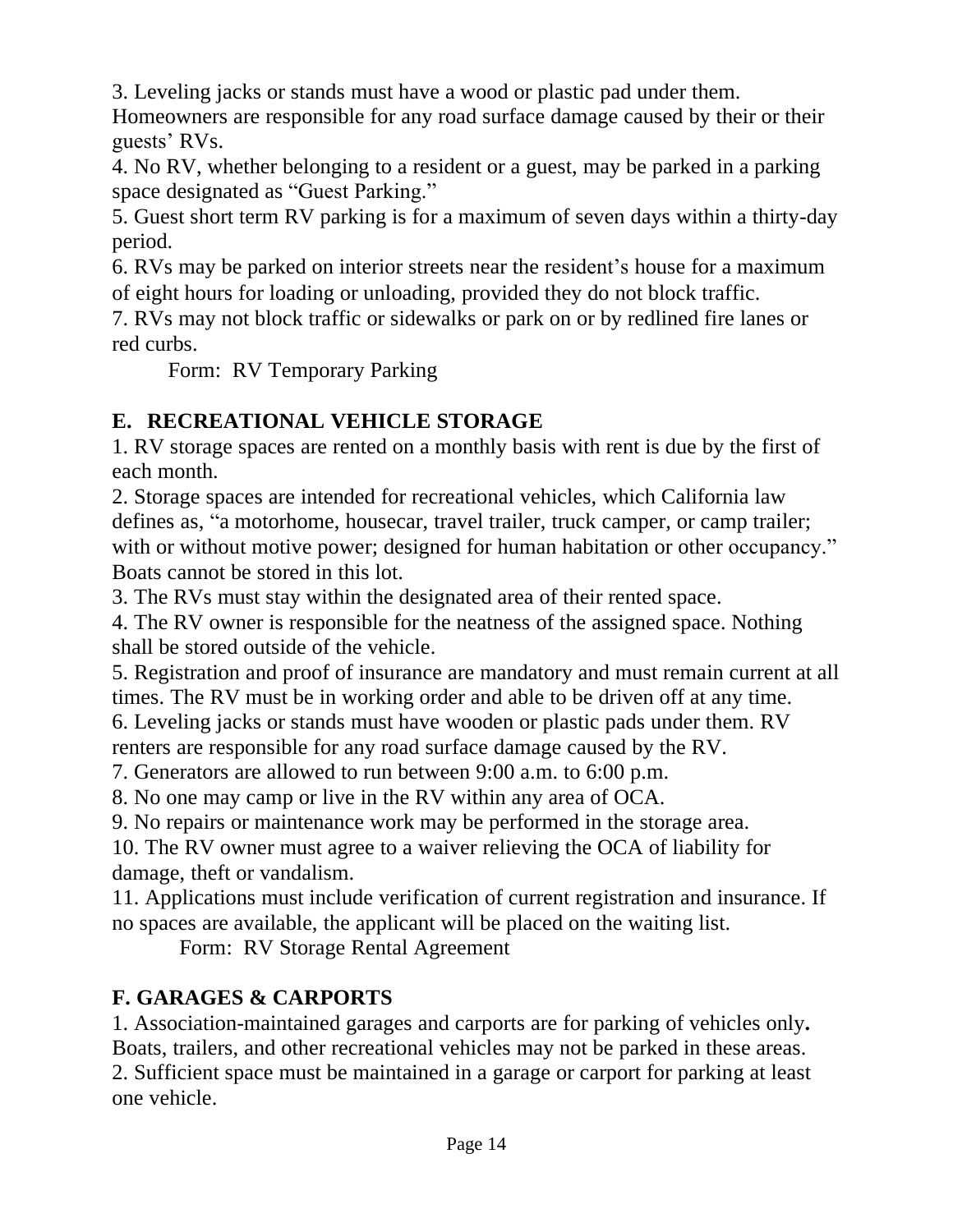3. OCA has the authority to contact the Fire Marshall and/or City Code Enforcement on any garage or carport that has been reported as a safety and/or fire hazard.

4. Carports or garages may not be used for living, sleeping, dining or cooking purposes (city ordinance).

#### **G. VEHICLE WASHING**

Washing a vehicle in a way that wastes water, such as using a hose which overflows into the street, is prohibited. It is permitted to wipe down a vehicle using a pail and rag.

#### **H. ENFORCEMENT**

1. Any violations of the parking rules are subject to compliance violation notices and imposition of fines/penalties. Repeated violations may result in vehicle towing at the owner's expense.

2. Vehicles parked on common area may be towed by OCA (as noted in the California Vehicle Code) if abandoned or unattended. Residents may initiate a tow if a vehicle is found parked in their garage or carport.

# **VII. ELECTRICITY IN OCA GARAGES AND CARPORTS**

#### **A**. **ASSOCIATION-PAID ELECTRICITY**

#### **This section applies to all garages and carports where power is supplied by OCA.**

1. No electrical equipment, appliances, tools, etc. shall be operated in carports or garages except as noted in Paragraphs 2 and 3 below.

2. Garage door openers may be utilized in all garages.

3. Golf carts and other electronically powered vehicles that require recharging

must be registered. A fee may be charged per month for use of OCA electricity.

4. No additional outlets, power strips, or multi-plugs are allowed.

5. Trading of carports requires prior approval by OCA.

6. When an Association-maintained carport is enclosed with a garage door, no further interior painting will be done by OCA.

7. The Oceanside Community OCA has the right to make periodic inspection of the garages and carports per the Bylaws  $(V,1,k)$ .

Form: Vehicle Parking Registration

# **B. ELECTRIC-VEHICLE CHARGING**

Residents must not use Association-paid electricity to charge electric vehicles. They must either use an outlet connected to their power-box or a submeter installed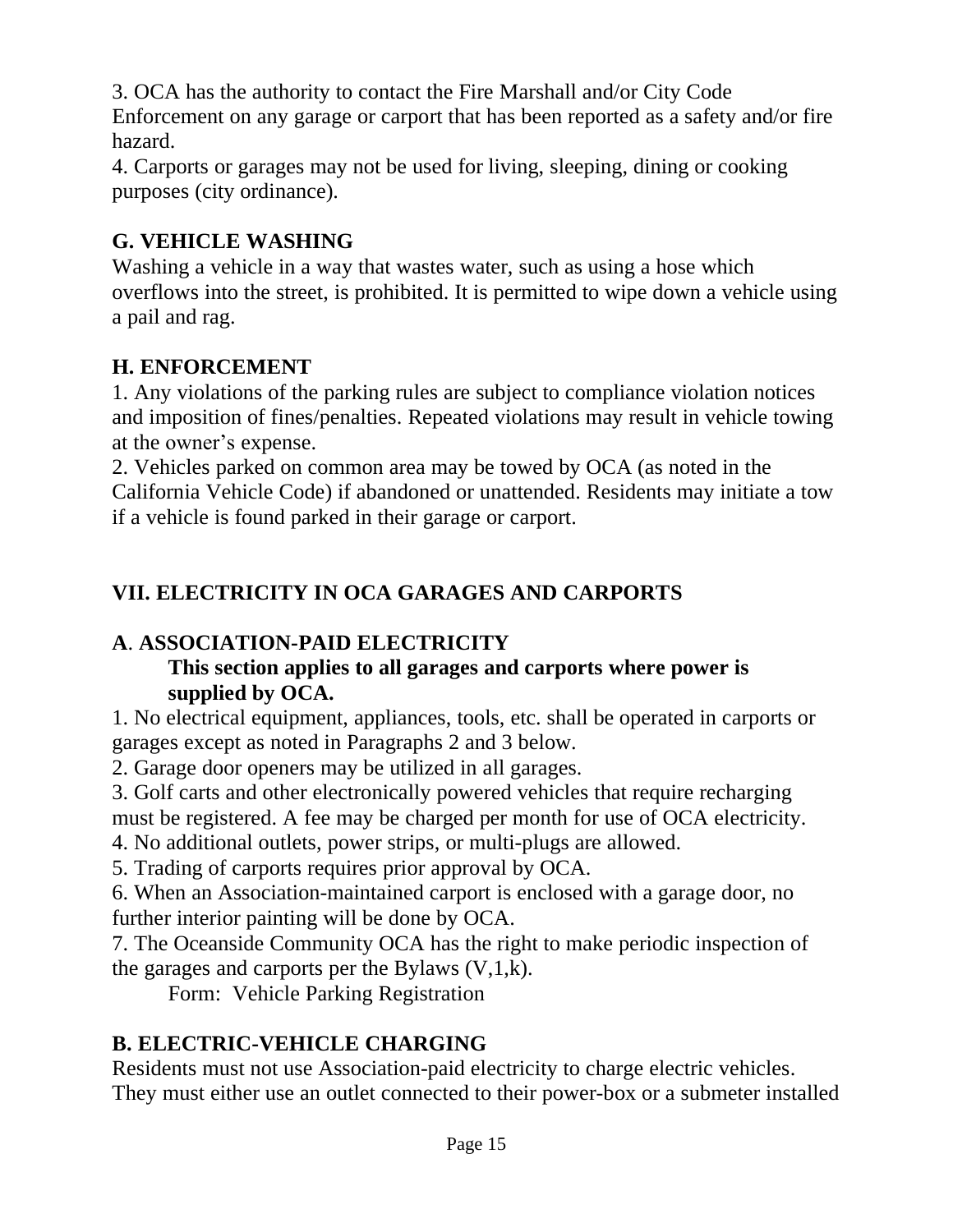to enable OCA to charge for the electricity used. The E-V Charging Policy is available on the OCA website or at the office.

# **VIII. USE OF PATIOS AND CARPORTS**

#### **A. GENERAL**

1. Homeowners have the right to free and exclusive use of the area within the footprint of their property as defined in their deed. Such use should not, however, give offense to neighbors and passersby because of clutter, stored materials, trash, noise, or lack of cleanliness. The BoD is the final authority in this regard.

2. An open carport within the footprint of the homeowner's lot can be used for parking of a vehicle or golf cart. It may have patio furniture, barbecues, hammocks, air conditioners, potted plants, and awnings, provided they are currently being used and maintained in good order.

3. The open carport space is NOT to be used for storage purposes.

4. The open carport space is NOT to be used for trash and/or garbage receptacles unless they are screened from view.

5. Use of a barbecue must be in an open area and not under a roof or overhang.

6. The cement slab in the open carport space must be kept in good repair. The homeowner is responsible for maintenance and repair of damage.

#### **B. PRIVACY**

The Homeowners may install a fence or screen on their lot to shield their open carport space from view by passers-by. The fence or screen must receive approval by the Architectural Committee and comply with the architectural guidelines.

Form: Architectural Request Form

#### **IX. PET RULES**

#### **A. GENERAL**

1. "Pet owners" for this section will include all owners, residents, guests, or others in possession of a pet while on OCA property.

2. Residents may keep only dogs, cats, birds, rabbits, and aquatic animals as household pets. Excluding service animals and emotional-support animals owned by a certified-need owner, no more than two dogs or two cats or a combination of one dog and one cat may be kept in any one dwelling. Violation of this rule will result in a compliance complaint and possible fine. (CC&Rs VII, 7.5)

3. Pet owners are responsible for ensuring their pets do not create a nuisance. A nuisance includes but is not limited to excessive noise such as barking or meowing,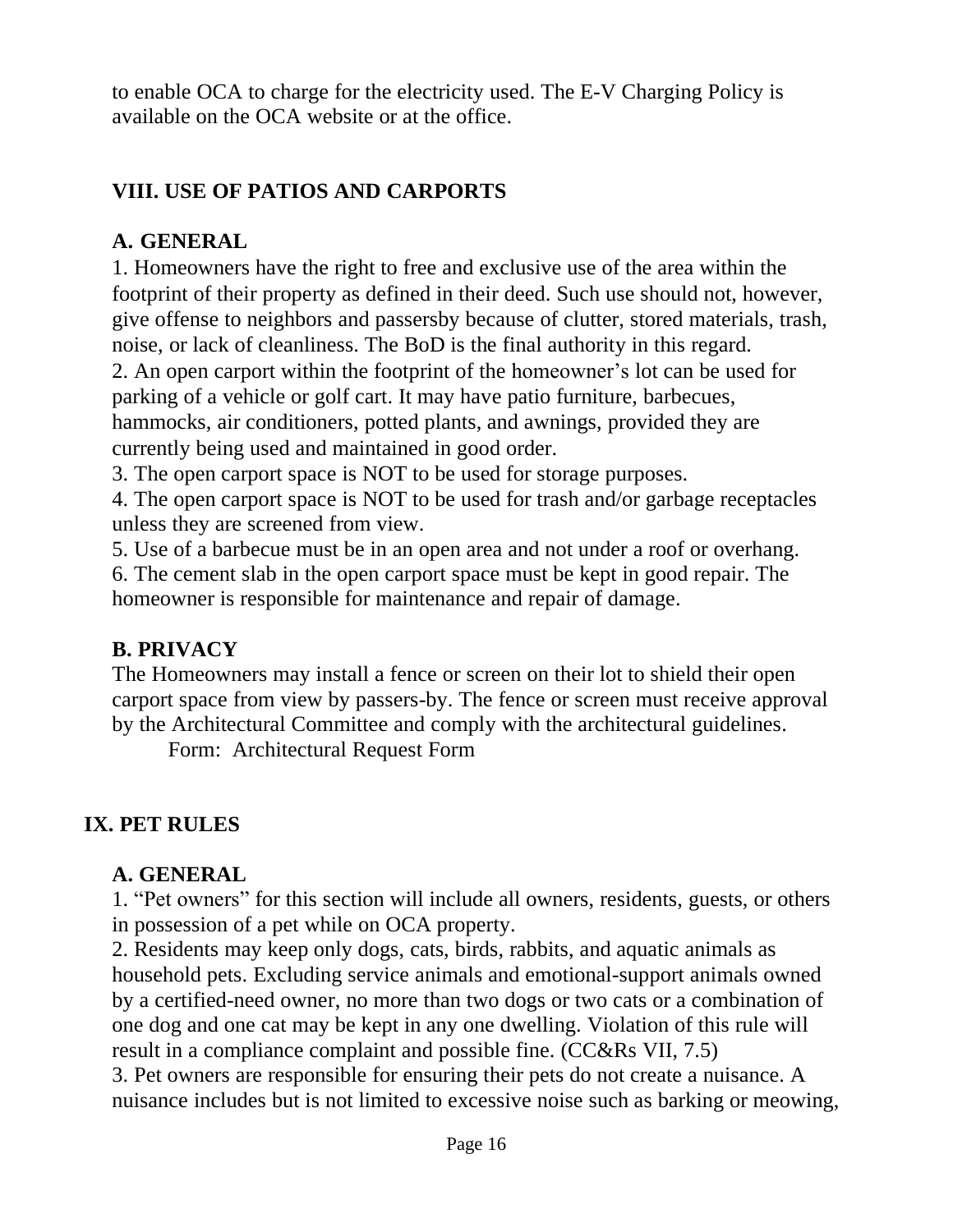noxious odors, viciousness, menacing behavior, or walking close to windows, doors, or patios of residents before 8 a.m. and after 8 p.m.

4. Pets have a designated off-lease area at the Dog Park which is located at the end of Vista Bella. It is accessed with the common area key.

5 Pets are not permitted in common area buildings and patio/pool area. An exception is granted to a certified-need owner of a service or emotional-support animal. If the certified-need owner (or resident's guest) intends to bring the animal into the Clubhouse or Pool area, a Reasonable Accommodation Verification must be provided to the OCA Manager with contact information by a licensed health care professional (LHCP) stating that the person is disabled, has been under his/her care for at least 30 days, and needs the requested accommodation as part of the owner's ongoing treatment plan. All information provided to the OCA office is kept confidential. Animal registrations, tags, licenses, or vests do not confer any legal rights on an animal or confirm the owner has a disability.

Form: Reasonable Accommodation Request Verification

6. Service and emotional-support animals may be permanently denied access to the common area if the animal poses a direct threat to the health or safety of others or if the owner violates OCA pet rules. Any person who fraudulently claims to be service-dog owner is subject to penalties under CA Penal Code 365.7.

7. Pet owners must immediately clean up and properly dispose of the pet's excrement in containers/bags that can be sealed or tied. Pet waste stations are placed throughout the community.

8. Homeowners assume full responsibility for any personal injuries or property damage caused by the pet(s) belonging to a lessee or guest.

9. Breeding of animals for commercial purposes is prohibited.

# **B. RESTRAINTS**

1 No pets are allowed to run at large outside a dwelling except in the fenced dog exercise area.

2. All dogs must be securely restrained by a leash not exceeding six feet in length, which is held by a person physically competent to keep the animal under control (City Ordinance Section 4.14).

3. Any pet found running loose on the premises may be turned over to the proper animal control authorities.

4. Pets may not be tied up or staked to patios or any common area. An exception: In the pool area while a certified-need owner is in the pool or spa, an emotional support animal must be kept in a carry crate or stroller, or another person who is capable of controlling the animal may hold the leash. A service animal does not need to be restrained if it needs to be free to provide services for which it is trained.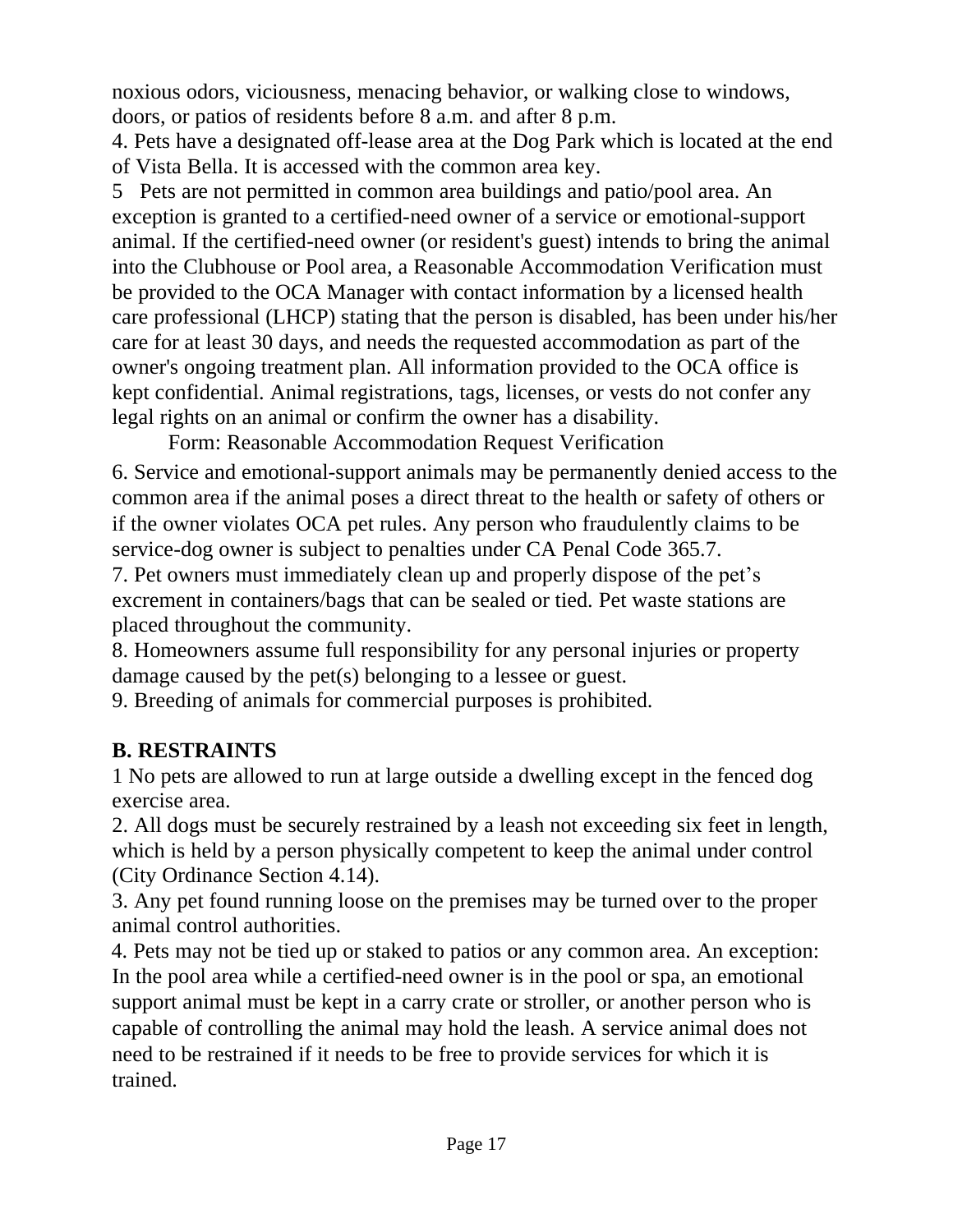5. Pet owners must restrain their pets from defecating or urinating near dwellings. Service and emotional-support animals must not be allowed to urinate or defecate in the patio-pool area.

# **X. CLUBHOUSE AND ACTIVITY FACILITIES**

# **A. KEYS**

1. There is one key that opens the front door of the Clubhouse, all gates leading to the pools/patio, and the Dog Park gate.

2. No more than two keys will be issued per household. Key(s) are available from the office with a refundable deposit.

3. Keys are issued only to homeowners. A homeowner is to supply the key to any lessee and shall retrieve the key at the termination of the tenancy. Upon selling the property, the owner shall return the key to the office and receive a refund.

4. The Art Room and Woodshop have separate keys which must be signed out at the office.

5. The Billiards Room has a key code which one gets from the office.

6. Garden area keys are issued by the Garden Club to its members.

7. Storage room keys are issued to those renting a space.

# **B. GENERAL**

1. All pool-area gates must be locked at all times (city ordinance).

2. Sale of alcoholic beverages is not permitted.

3. Entering the Clubhouse, game rooms, or other facilities in bathing suits and/or bare feet is prohibited.

4. Residents assume full responsibility for the conduct and safety of their guests.

5. Headsets must be used for listening to all audio and video devices.

6. No glass containers of any type are permitted in the pool, patio or spa.

7. No rough, noisy, disorderly conduct, or offensive language is permitted within the Clubhouse complex.

8. Except in a designated area, smoking is not allowed anywhere within the Clubhouse complex including the Art Room and Share and Wear Boutique or within twenty feet of it (CA ordinance).

9. Only service and emotional-support animals are allowed in any facility.

# **C. RESERVATIONS**

1. Reservation: Each reservation request must designate a homeowner who assumes all liability by signing the Clubhouse Liability Agreement. A lessee sponsored event requires the homeowner's signature and assumption of liability for the lessee's function. The OCA office will process the reservations within seven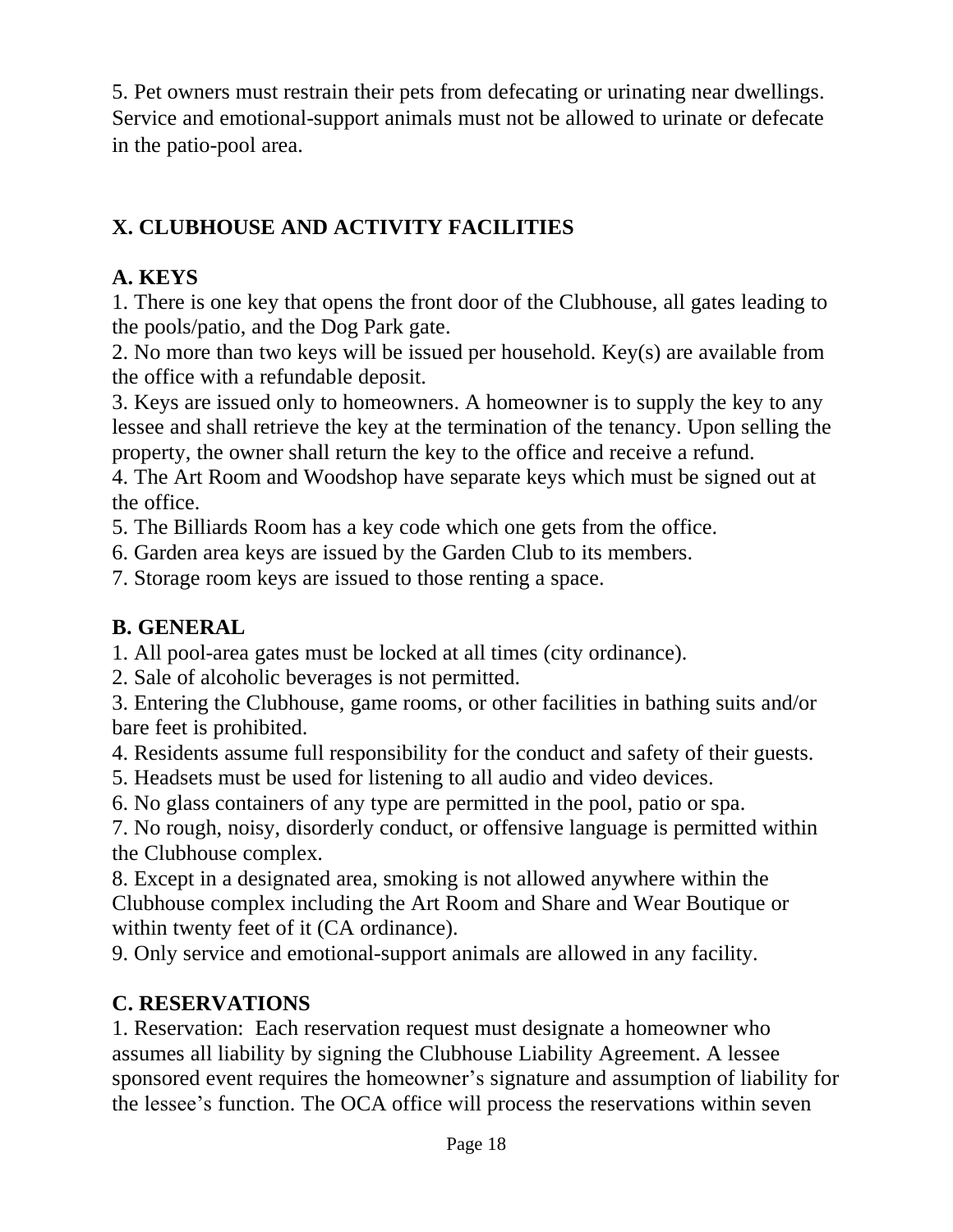days and notify the homeowner by email. Reservations made by the Activities Committee are made directly with the OCA office.

2. Types of Events: The facilities may be reserved for: (a) An OCA community event which is open to residents, units, clubs or committees; (b) A homeowner's personal event; (c) Private event from the outside community sponsored by a homeowner. Admission may be charged for private events. Fundraising activities must follow state and city codes.

3. Facilities: The Clubhouse auditorium, kitchen, library or game room may be reserved for a maximum of six hours. The pool/patio area may be used for a resident's private party on a space available basis but may not be reserved. See the Clubhouse Reservation Request for occupancy limits. The Clubhouse is closed to all activities from 10:00 p.m. to 6:00 a.m. Premises must be vacated by 10:00 p.m. 4. Fees: See Attachment 2 for the Fee Schedule. OCA chartered committees or OCA club events do not require a rental fee, but do require written reservation and liability agreement. Use of the kitchen requires a refundable deposit. There's a setup fee if assistance is needed for the use of tables/chairs. The higher set-up fee is required for weekends and holidays.

5. The sale of alcohol is prohibited.

6. Insurance: The homeowner assumes responsibility for the event. Insurance is not required for community events or a homeowner's private gathering of 40 or less in which no alcohol will be served. Prior to other personal and private events, the homeowner will provide the Association with a Certificate of Insurance providing \$1,000,000 in liability coverage for the date of the event naming the OCA as "Additional Insured." Insurance can usually be obtained under the homeowner's HO-6 condo insurance. Insurance for a single day event can also be obtained at [www.wedsafe.com.](http://www.wedsafe.com/)

Form: Clubhouse Reservation Request Clubhouse Liability Agreement

#### **D. POOL**

1. USE OF THE POOLS IS AT YOUR OWN RISK. NO LIFEGUARD ON **DUTY** 

2. Regularly scheduled exercise classes have exclusive use of the pool during the times specified.

3. Guest swim hours are 11:00 a.m. to 1:00 p.m. and 3:30 p.m. to 4:30 p.m. Guests must be accompanied by a resident at all times. A resident may bring no more than four guests per household.

4. Use of lotions or oils before entering the pool or spa is prohibited with the exception of sunscreen.

5. All persons with infectious or communicable disease (including diarrhea) or open or bandaged wounds are prohibited from using the pool or spa. (CA Code of Regulations, Title 22, Chapter 20, Section 65541).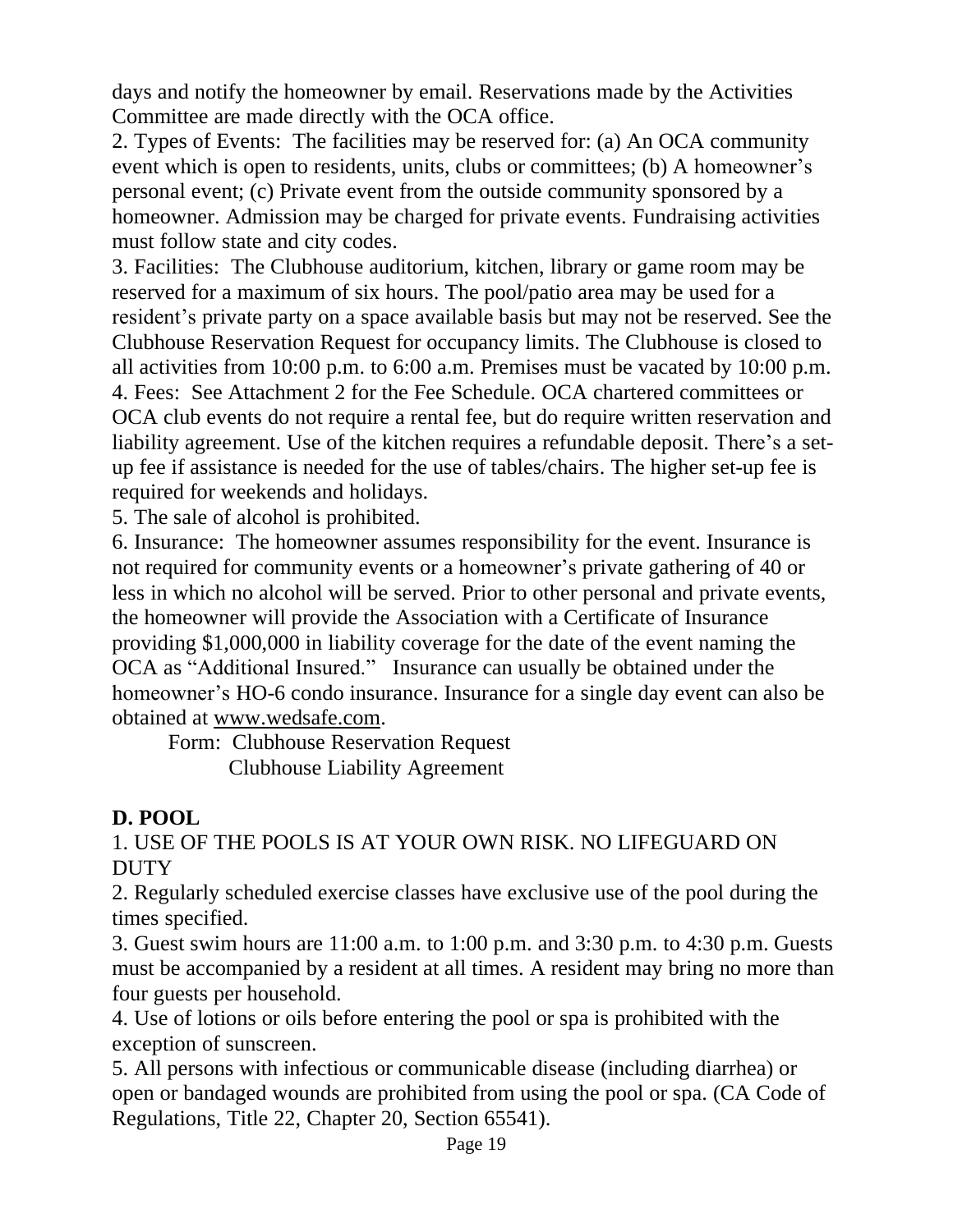6. All incontinent persons must wear properly fitted leak-proof garments before entering the pool or spa.

7. Permitted flotation devices include swim noodles, life preservers, and water wings/floaties.

8. No jumping or diving into the pool.

9. The pool covers must be completely removed before entering.

# **E. SPA**

1. Use of the spa by persons under 14 years of age is prohibited unless under adult supervision.

2. Food, beverages and smoking are not allowed in the spa and the area surrounding the spa.

3. No more than eight persons are permitted in the spa at any one time.

# **XI. BUSINESSES**

1. No business that disturbs the peace and quiet of the neighborhood is permitted within the OCA community.

2. No business that may increase OCA's insurance rates or is unsafe (such as one using hazardous materials) is permitted.

3. City of Oceanside regulations prohibit:

(a) a business that requires excessive foot or vehicle traffic

(b) retail sales or sales room within a home

(c) advertising of the address of the home business that results in attracting persons to the premises

4. When city regulation requires it, a permitted business must have a city business license.

#### **XII. ESTATE/MOVING SALES**

No "garage" or "yard" sales are permitted unless specifically authorized by the Board of Directors.

# **A. REQUIREMENTS**

1. An Estate/Moving Sale Request shall be completed and signed by the owner (or legal representative) and the sales agent (if any). A fee is required when applying for the permit. See Attachment 2 -Fee Schedule in the back of this handbook. 2. The request should be submitted a minimum of two weeks prior to the sale to allow time for the office to process the application. Written authorization and the permit should be received from the office at least five business days prior to the sale.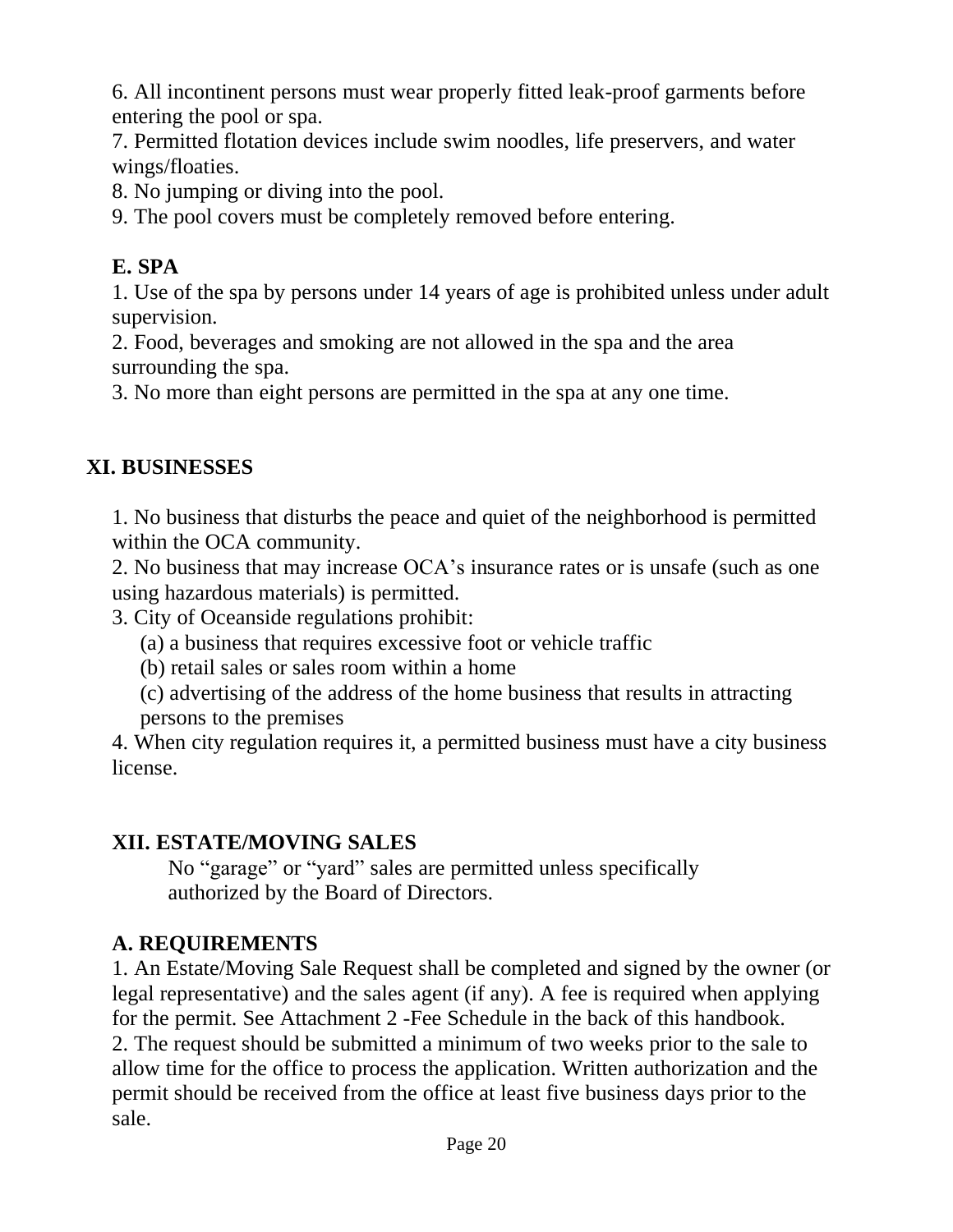3. The permit must be posted in a prominent location at the sale site.

4. The persons conducting the sale are responsible for ensuring that sales personnel and customers adhere to OCA rules including parking, noise and signs.

5. A sale shall not exceed three consecutive days.

6. All items must be the personal property of the owner of the property.

Form: Estate/Moving Sale Request

#### **B. SIGNS**

1. The approved permit grants permission for the following signs:

(a) To be displayed at the home which must not exceed 30 inches by 18 inches.

(b) To be displayed during the sale near the entrance on Vista Campana.

(c) To be displayed during the sale at every intersection where a turn must be made to reach the location.

(d) Signs may be displayed during the hours of 9:00 a.m. to 4:00 p.m. Any signs posted beyond these hours will be removed.

2. The homeowner must provide the information regarding signs to the sale's agent and is held responsible for their compliance.

#### **XIII. STORAGE**

#### **A. GENERAL**

1. Storage as defined in this section shall include, but not be limited to furniture, equipment, and personal property held for future use.

2. No storage of any kind is permitted in open patios or common areas.

3. No flammable, poisonous or other toxic chemicals may be stored or placed in carports or garages.

4. With prior written notice, OCA may conduct inspections at any time for compliance of the storage regulations (Bylaws, Article V,1,k).

#### **B. STORAGE UNITS**

A number of storage units are available to rent in the Butler Barn (aka Annex). See the office for details.

Form: Storage Unit Rental Agreement

# **XIV. TRASH, GREEN WASTE, AND RECYCLABLES**

#### **A. TRASH SHEDS**

Trash sheds are to be kept clean and orderly by proper use of the supplied containers.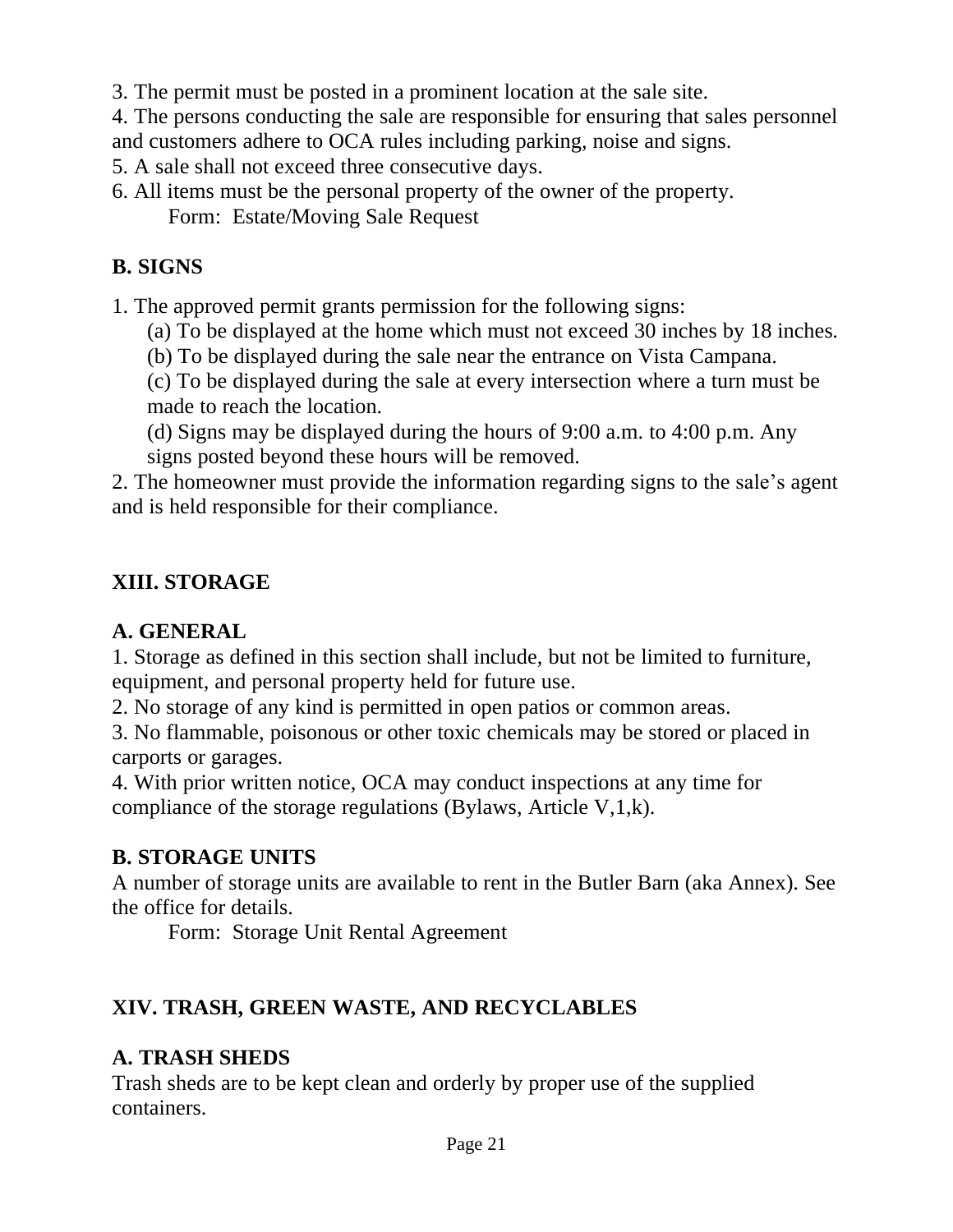# **B. TIME AND PLACEMENT OF CANS**

In units 7 through 14, place containers at the curb for emptying on the day before the scheduled trash pick-up or the early morning of it. Remove the containers as soon as possible after they are emptied.

#### **C. WASTE MANAGEMENT**

1. Contact Waste Management Company of North County (800-596-7444) for pick-up of large items such as couches, overstuffed chairs, or large appliances. Such items should not be placed near the curb earlier than the day before the scheduled pick-up.

2. Residents may place batteries in a clear Ziploc bag upon the lid of the blue recycle container.

3. Waste Management will not complete the trash pick-up if the homeowner fails to follow one or more of the following rules. Trash pick-up will resume on the next regular collection day.

- (a) Your trash container must not exceed the maximum weight limits.
- (b) All trash must be placed in the grey trash cart.
- (c) All recycling must be placed in the blue recycling cart (including all cardboard). Refer to the cart lid or the WM website [\(www.wm.com\)](http://www.wm.com/) for a list of acceptable recycling items.
- (d) All materials must fit inside the trash cart with the lid closed.
- (e) Only Waste Management provided carts are allowed.
- (f) Carts must be placed at the curb line with handles facing the home. Carts must be at least a one foot from other carts and a minimum of two feet from cars, mailboxes, and other objects. Make sure carts are out from under trees and any overhead items. This does not apply to units which use trash sheds.
- (g) No liquid, hazardous waste or construction debris should be placed in either bin. For proper disposal, contact Waste Management customer service center or go online to the WM webpage.

# **D. GREEN WASTE**

Green waste including clippings and discarded plants are picked up weekly by the landscape contractor. Place green waste outside the trash sheds in units 1 through 6 or at the curb in units 7 through 14. Green waste must be in paper bags or open containers. Check with the office for the pick-up day.

# **XV. WILD ANIMALS**

1. Feeding birds, coyotes, rabbits, squirrels or other wild animals is not allowed and may result in a fine. Feeding includes leaving any food, pet food, bird seed, dried corn, garbage, or other edibles outdoors.

2. Hummingbird feeders are permitted.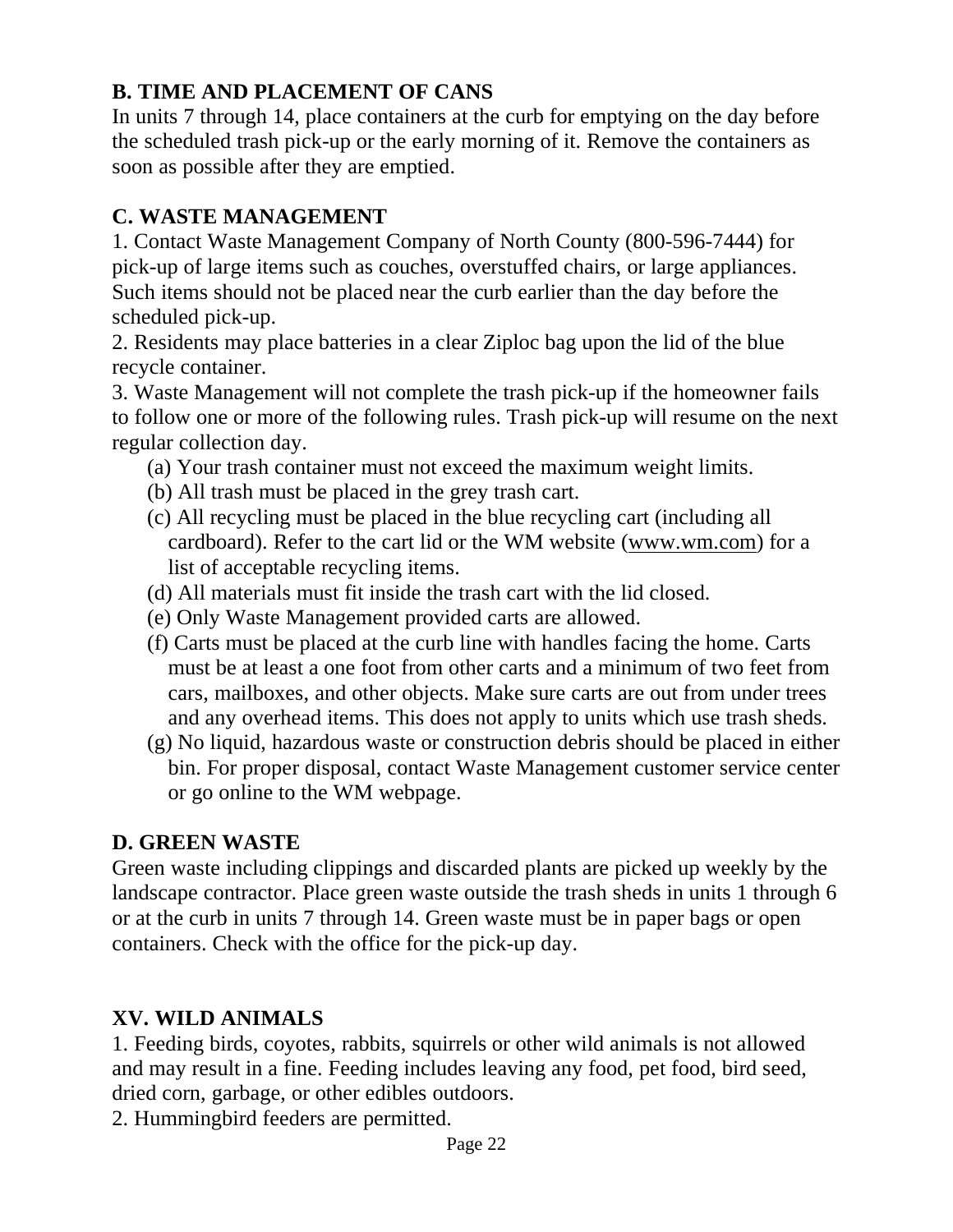#### **XVI. VIOLATIONS**

#### **A. PROCEDURES**

1. It often is best to speak with a person first to correct a situation in a friendly and neighborly way, perhaps saying something as simple as "Are you aware that our association rules say: \_\_\_\_\_\_\_."

2. Any individual may use the Compliance Request Form to report an infraction of the CC&Rs, Bylaws, or community regulations.

3. The office will send a courtesy notice to the homeowner listing the alleged infraction and requesting compliance within 15 days.

4. If the infraction is not corrected by the  $16<sup>th</sup>$  day, the office will send a violation letter to the homeowner once again listing the alleged infraction and requiring compliance within 30 days.

5. If the infraction continues 30 days after receiving the first violation letter, the homeowner will receive a notice for a hearing before the Compliance Committee of the BoD. The notice will state the date, time, and place of the hearing and will be sent to the homeowner by first class mail no less than ten days prior to the hearing date.

6. The homeowner may address the Compliance Committee in person or in writing. The hearing will be held with or without the homeowner's presence. The committee will make a decision based on all available information.

7. The decision of the Compliance Committee will be sent in writing to the homeowner within fifteen days after the hearing. See Attachment 2 for fine information.

8. The homeowner has the right to request a hearing before the BoD in Executive Session to appeal the decision of the Compliance Committee.

9. If a member fails to pay a fine imposed for noncompliance with OCA's governing documents, the BoD reserves the right to take court action.

10. Once the matter is settled, the office will inform the person who brought the complaint that appropriate action has been taken or that the Compliance Committee determined that the alleged violation does not constitute a violation of the governing documents.

Form: Compliance Request

# **B. DISRUPTIVE OR DISRESPECTFUL BEHAVIOR**

Individuals may not treat any OCA resident, employee, vendor, contractor, volunteer or guest in a manner that is disruptive, disrespectful or threatening. Such improper behavior includes and is not limited to hostile or defamatory emails, physical abuse or verbal abuse. In addition to handling the matter through the ordinary compliance procedures, the BoD may take legal action against the offending party to protect the person who is being subject to improper behavior.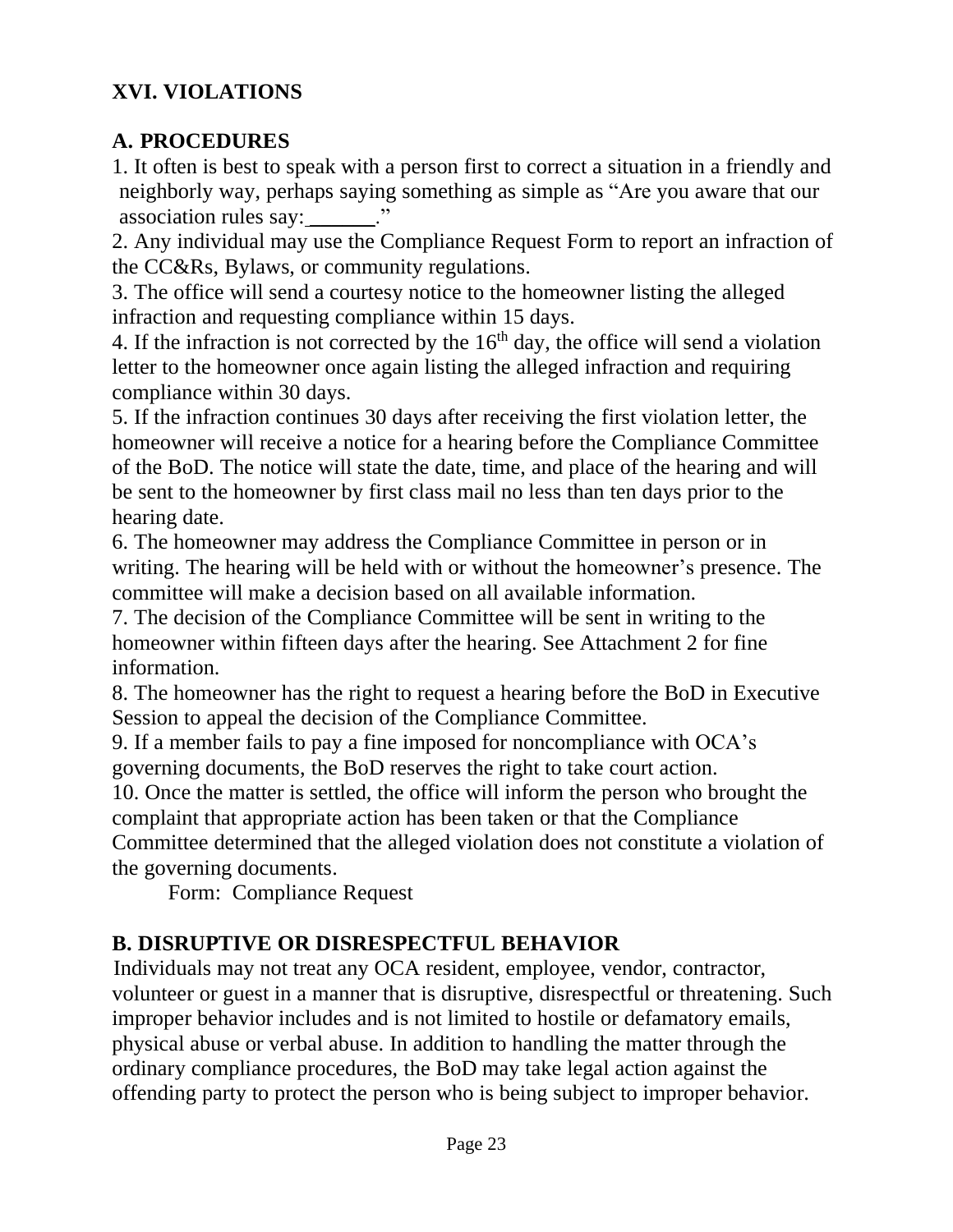# **C. PETS**

In the case of violations of the pet rules, in addition to the fines, the OCA may seek legal action to have the pet permanently removed from OCA property. Pet owners are also governed by applicable city ordinances and health codes.

#### **D. PARKING**

1. Alleged parking violations may be reported to the OCA office.

2. Only a staff member, a member of the BoD, or a member of the Safety Committee may issue compliance violation notices for parking.

3. Parking violations are subject to the general fines as noted in the Fine Schedule. Violations may also result in towing of the offending vehicle at the owner's expense.

# **ATTACHMENT 1 OCA CONFIDENTIALITY POLICY**

Members occasionally request information from the OCA regarding other Members. The OCA generally considers its information regarding individual Member's personal data, assessment accounts, alleged rule violations, OCA enforcement actions, and similar items to be between the OCA and the individual Member. Other information may be subject to the Association's attorney client privilege or attorney work product protection. Accordingly, the OCA generally refuses to disclose such information to third parties including other Members unless the disclosure is needed for court filings and proceedings or lien recordation. Occasionally other disclosures may be required by law or by court action. Member cooperation and understanding of the Association's efforts to maintain the privacy of information regarding Members is appreciated.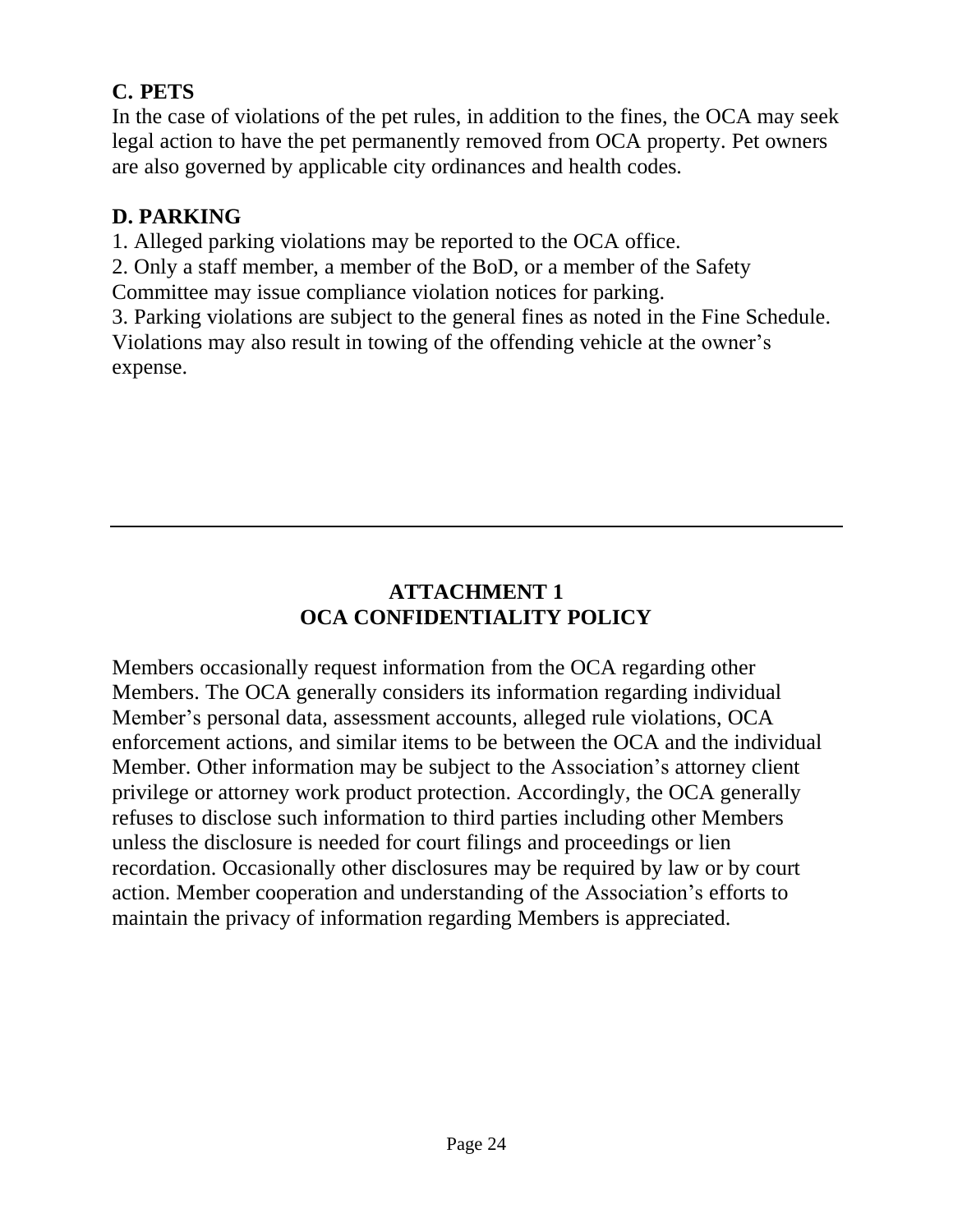#### **ATTACHMENT 2 FINE AND FEE SCHEDULE**

The monetary amounts set in this schedule may be altered by the Board of Directors at any time.

#### **FINE SCHEDULE**

The BoD may impose only one fine per same or similar violation within any thirtyday period. This is in addition to any assessment levied to reimburse the OCA for expenses and costs. Fines may be levied according to the following schedule.

| <b>FINE SCHEDULE</b>                                          | <b>Range of Fine</b> |
|---------------------------------------------------------------|----------------------|
| First violation of any kind                                   | \$100 to \$500       |
| Second violation of the same or similar kind within a 12-     | \$200 to \$750       |
| month period                                                  |                      |
| Third violation of the same or similar kind within a 12-month | \$400 to \$1,000     |
| period                                                        |                      |

#### **FEE SCHEDULE**

| Common area key deposit                          | \$25 each                 |
|--------------------------------------------------|---------------------------|
| <b>RV</b> storage space at the South Parking Lot | \$100 per month           |
| Storage unit rental                              | \$75/month for small unit |
|                                                  | and \$150 for large unit  |
| Copies of document - requested at the office     | \$.50 per page            |

| <b>CLUBHOUSE RENTAL</b>                               |                           |
|-------------------------------------------------------|---------------------------|
| Personal events by OCA resident $-$ up to 6 hours     | Auditorium - \$100        |
|                                                       | Library, Cardroom - \$50  |
| Public events sponsored by OCA resident up to 6 hours | $$250 - $500$             |
| Set-up fee                                            | \$35 per hour / \$50/hour |
|                                                       | week-ends &holidays       |
| Refundable deposit for use of Clubhouse kitchen       | \$150                     |

| <b>ESTATE/MOVING SALE</b>           |       |
|-------------------------------------|-------|
| Initial deposit with an application | \$100 |
| Refund if there is no damage        | \$75  |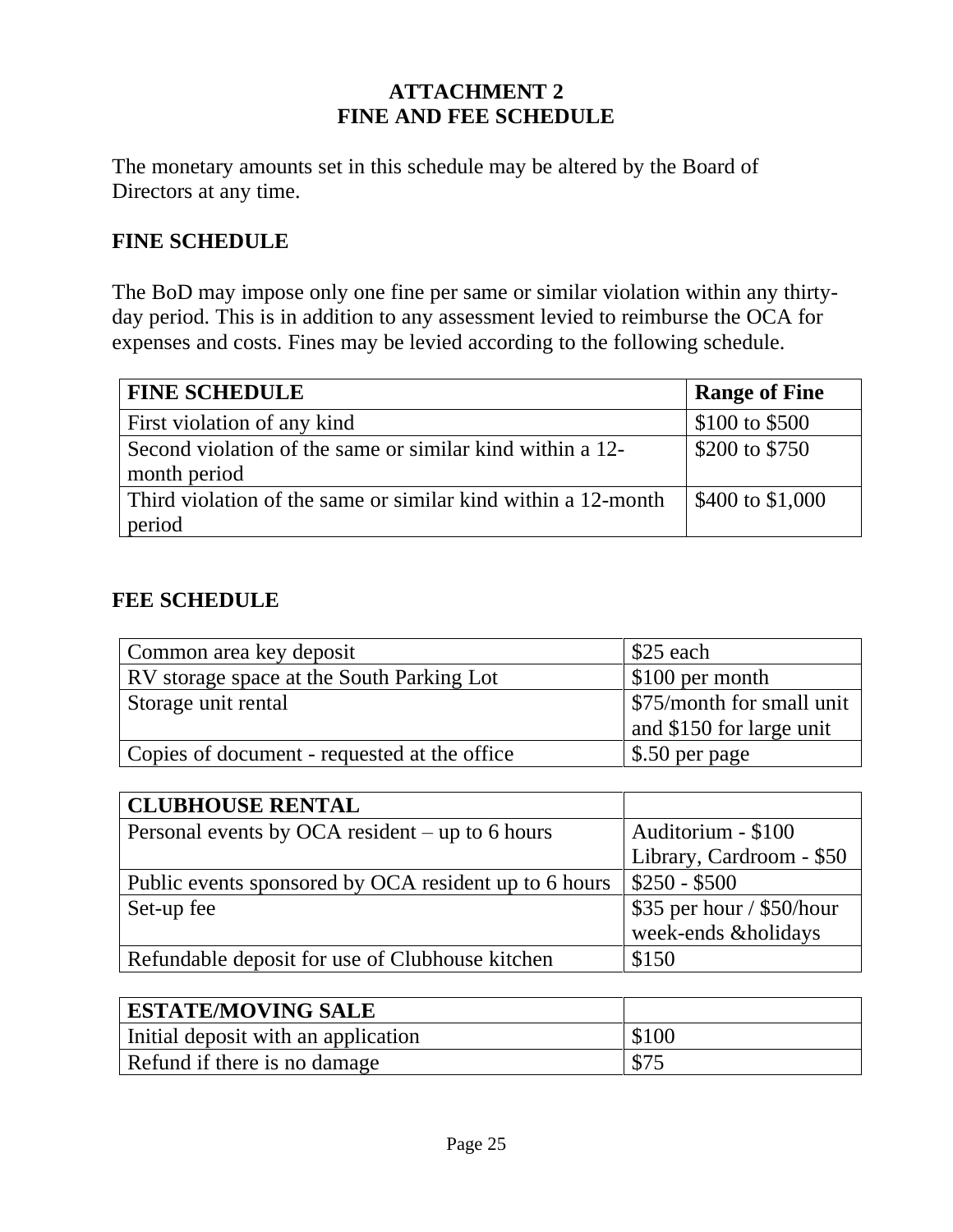#### **ATTACHMENT 3 FROM THE LANDSCAPE COMMITTEE**

#### **ARTIFICIAL TURF**

There are several areas where artificial turf may be a good fit including areas behind houses, out of sight areas, and areas around homes that have no landscaping other than rock, mulch, or gravel.

The Landscape Committee has prepared a *Guide to Artificial Turf* to help you. It is available on the OCA website or from the office.

Specific factors to be considered:

1.When considering installation of artificial turf, consult with a Landscape Committee member. Members can assess the area where you want artificial turf, discuss usual costs and other factors that may impact the specific area.

2. Homeowners must agree to grant access to the ground beneath the turf by the HOA or a utility company.

3. If a homeowner sells, the artificial turf becomes the responsibility of the buyer. 4. Artificial turf installation is best left to a qualified contractor. Use care when selecting one and consider getting three bids.

5. Before installing artificial turf, the homeowner much receive approval by the Landscape Committee and the Board of Directors. Check the "Modification" box on the Landscape Service Request Form to send your request to the committee. Include bids, drawings and specifications.

#### **ADOPT-A-SPOT**

APPLICATIONS

An application to participate in the Adopt-A-Spot program is available on the website. Applicants or sponsors can submit completed applications to the office. Along with the application, the applicant will need to submit a proposal and sketch showing the proposed landscape design including the flowers and/or shrubs that the applicant proposes to plant. The Landscape Committee and the Board reserve the right to deny any request they deem to not be in the best interest of the community. All applicants and co-applicants will be required to sign the Activity - - Acknowledgement of Risk & Release Form. Upon approval, the Landscape Committee will notify the applicants and the General Manager.

Form: Adopt-A-Spot

#### LOCATIONS

A list of locations is available on the website and in the *Hilltop Highlights*. Applicants may also nominate an area to be adopted. In the event two or more